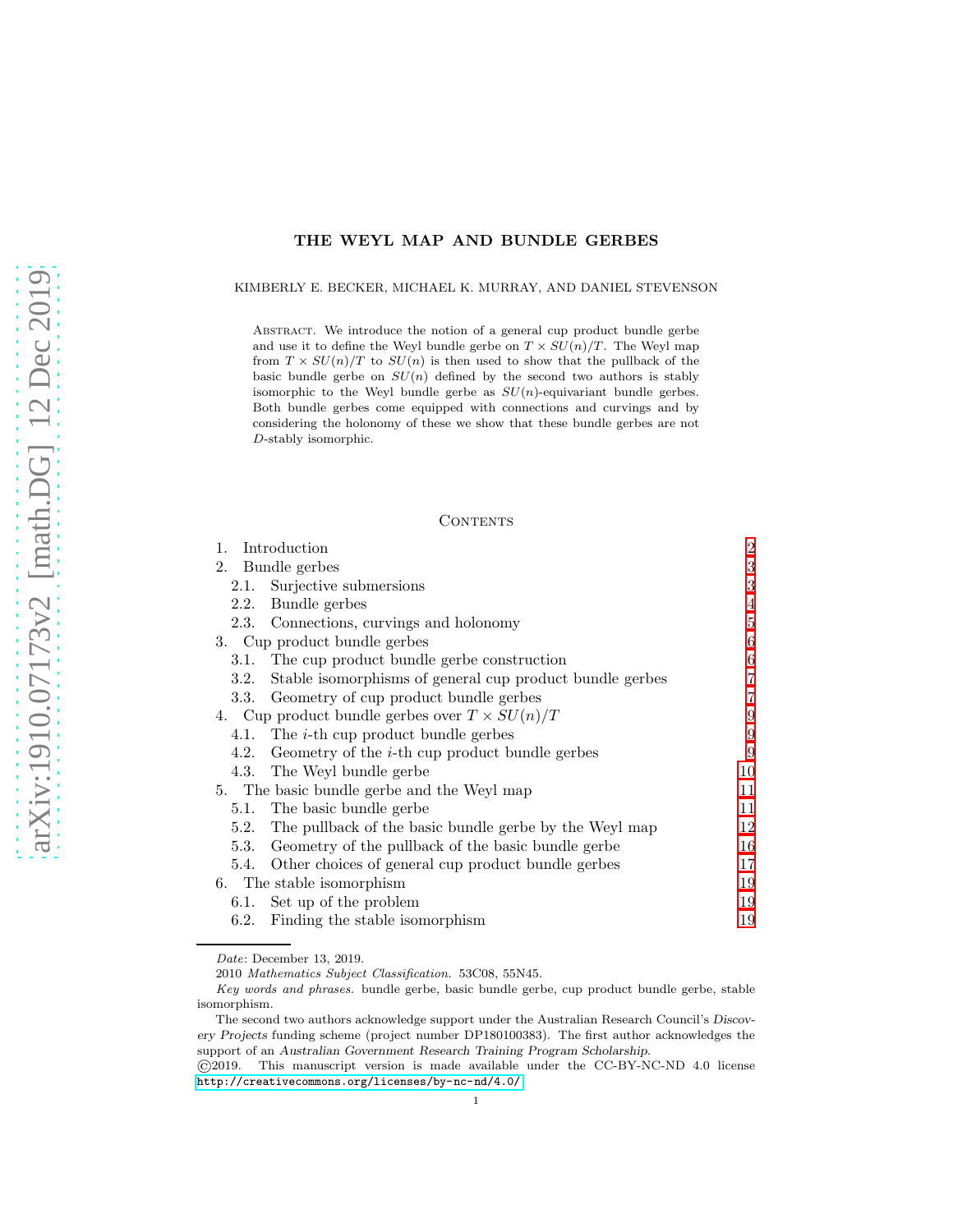| 6.3. Comparing holonomies        | 20 |
|----------------------------------|----|
| Appendix A. Computational lemmas | 23 |
| References                       | 25 |

#### 1. INTRODUCTION

<span id="page-1-0"></span>The basic bundle gerbe is defined over a compact, simple, simply connected Lie group G and has Dixmier-Douady class equal to a generator of  $H^3(G, \mathbb{Z}) \simeq \mathbb{Z}$ . In this work, we will restrict our study to the case where  $G = SU(n)$  and use the finitedimensional construction of the basic bundle gerbe in this case given by the second two authors [\[16\]](#page-25-0), see also [\[11\]](#page-24-1). The history of the various constructions of the basic bundle gerbe and its extensions to other groups can be found in the Introduction to [\[16\]](#page-25-0). As well as the construction of the basic bundle gerbe over  $SU(n)$ , [16] gives an explicit connection and curving on this bundle gerbe with three-curvature equal to  $2\pi i$  times the basic 3-form

$$
\nu = -\frac{1}{24\pi^2} \operatorname{tr} (g^{-1} dg)^3
$$

on  $SU(n)$ . These explicit formulae will be used extensively in our work.

Our work here can be understood as a follow up to [\[16\]](#page-25-0). Namely, we study the pullback of the basic gerbe over  $SU(n)$  from [\[16\]](#page-25-0) by the Weyl map

$$
p: T \times SU(n)/T \rightarrow SU(n)
$$

$$
p(t, hT) = hth^{-1}
$$

and explain why the pulled back bundle gerbe decomposes into simpler objects. Our motivation for this is the following observation. The pullback of the basic 3 form by the Weyl map,  $p^*\nu$ , defines a class in  $H^3(T \times SU(n)/T)$ . By the Kunneth formula, and noting that the cohomology of  $SU(n)/T$  vanishes in odd degree [\[4\]](#page-24-2), we see that

$$
[p^*\nu] \in H^3(T) \oplus (H^2(SU(n)/T) \otimes H^1(T)).
$$

It follows from T being abelian that the restriction of  $\nu$  to T vanishes. Therefore

$$
[p^*\nu] \in H^2(SU(n)/T) \otimes H^1(T).
$$

For this reason, we expect that the three-curvature of the pullback of the basic bundle gerbe by the Weyl map to equal a sum of wedge products of 1-forms and 2-forms (modulo exact forms). We are interested in the impact this fact has on the geometry of the pulled back basic bundle gerbe. It follows from work of Johnson in [\[7\]](#page-24-3) that a bundle gerbe whose Dixmier-Douady class is the cup product of a one-class and a two-class can be realised by a geometric cup product construction from a  $U(1)$ -valued function whose winding class is the one-class and a line bundle whose chern class is the two-class. We expect therefore that the pullback of the basic bundle gerbe by the Weyl map is stably isomorphic to a particular product of these cup product bundle gerbes which we call the Weyl bundle gerbe.

Following Johnson [\[7\]](#page-24-3) we introduce the *cup product bundle gerbe* construction. The Weyl bundle gerbe is then defined as a reduced product (see Section [2.2](#page-3-0) below) of certain cup product bundle gerbes over  $T \times SU(n)/T$  for T the maximal torus of  $SU(n)$  consisting of diagonal matrices. We call any such bundle gerbe that is the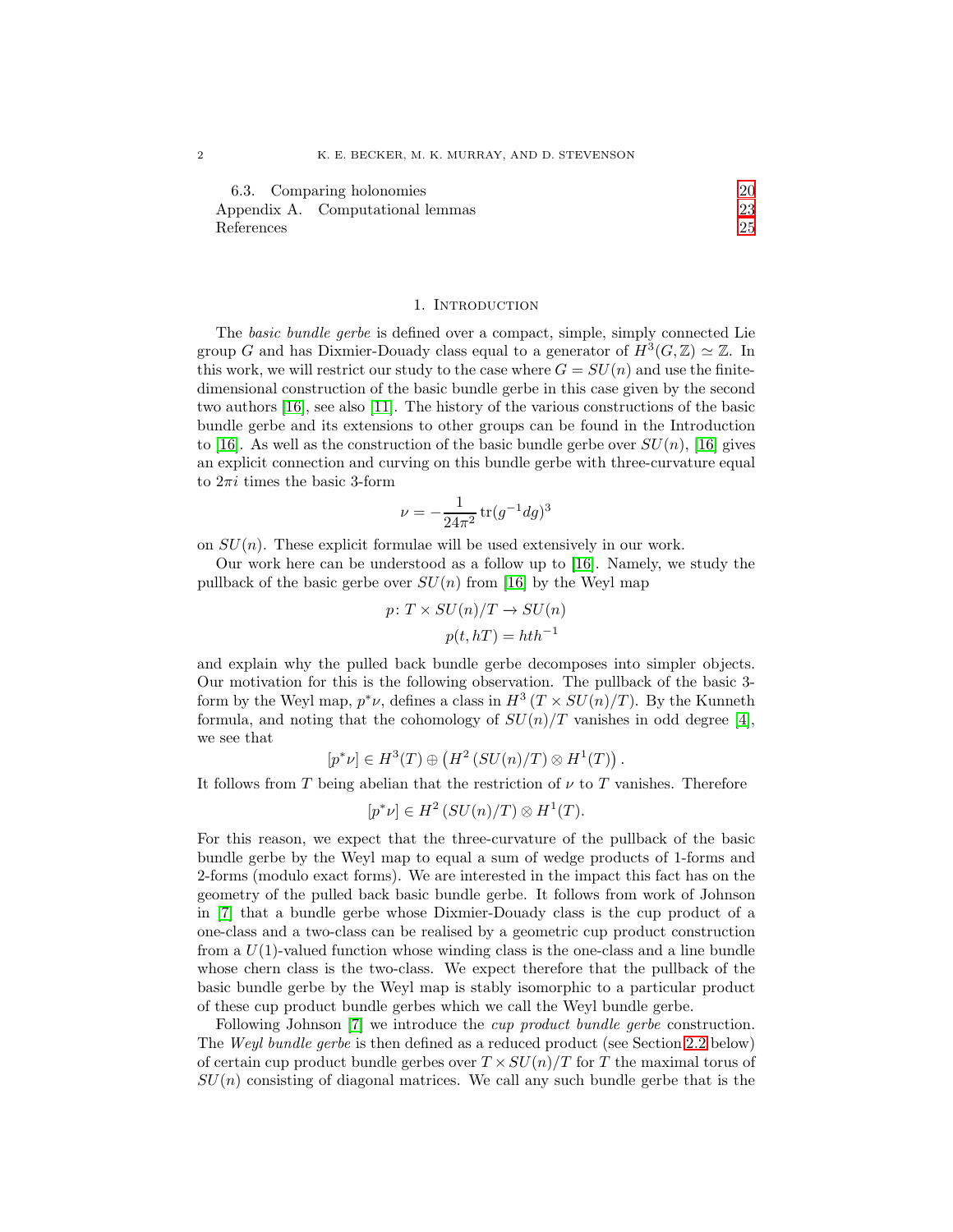reduced product of cup product bundle gerbes a general cup product bundle gerbe. In our main theorem (Theorem [6.8\)](#page-21-0), we

- (1) describe an explicit  $SU(n)$ -equivariant stable isomorphism of the Weyl bundle gerbe and the pullback of the basic bundle gerbe over  $SU(n)$  via the Weyl map  $p: T \times SU(n)/T \rightarrow SU(n);$
- (2) explicitly define a 2-form  $\beta \in \Omega^2(T \times SU(n)/T)$  that satisfies  $d\beta = \omega_{p^*b}$   $\omega_c$  for  $\omega_{p^*b}$  and  $\omega_c$  the three-curvatures associated to the pullback connective data on the pullback of the basic bundle gerbe and natural connective data on the Weyl bundle gerbe, respectively;
- (3) show there is no general cup product bundle gerbe that is stably isomorphic to the pullback of the basic bundle gerbe such that the three-curvature  $\omega_c'$ associated to the induced connective data on the general cup product bundle gerbe satisfies  $\omega'_c = \omega_{p^*b}$ ; and
- (4) consider the holonomies of our bundle gerbes to show that the pullback of the basic bundle gerbe and the Weyl bundle gerbe are not D-stably isomorphic with respect to their natural connective data.

There is a long history of exploiting the attractive features of the Weyl map going back to Weyl's proof of the Integral Formula [\[18\]](#page-25-1) and the K-theory of compact Lie groups [\[1\]](#page-24-4). Cup product constructions similar to ours have been used by Brylinski [\[5\]](#page-24-5) to construct projective unitary group bundles, in index theory [\[10\]](#page-24-6) and in twisted K-theory  $[6, 2]$  $[6, 2]$ . We note also that  $[9, \text{Section } 8.2]$  gives a general construction of the cup product bundle gerbe for a decomposable Dixmier-Douady class.

In summary, in Section [2](#page-2-0) we briefly review basic results, definitions and notation from the theory of bundle gerbes. In Section [3,](#page-5-0) we introduce the notions of cup product and general cup product bundle gerbes, and study the geometry of the former. Criteria for general cup product bundle gerbes to be stably isomorphic are also considered. Next, in Section [4,](#page-8-0) we apply the theory from Section [3](#page-5-0) to construct the Weyl bundle gerbe over  $T \times SU(n)/T$ . The pullback of the basic bundle gerbe is considered in Section [5,](#page-10-0) and we show that it is also a general cup product bundle gerbe over  $T \times SU(n)/T$ . The stable isomorphism between the pullback of the basic bundle gerbe and the Weyl bundle gerbe is given in Section [6,](#page-18-0) where we exploit the results of Section [3](#page-5-0) using the fact that both bundle gerbes are general cup product bundle gerbes. We conclude Section [6](#page-18-0) by demonstrating that these bundle gerbes, with their given connections and curvings, are not stably isomorphic, i.e. they are not D-stably isomorphic. Our results are summarised in Theorem [6.8.](#page-21-0)

### 2. Bundle gerbes

<span id="page-2-0"></span>We review some notation and basic facts about bundle gerbes. For more detail on bundle gerbes see [\[12,](#page-24-10) [13,](#page-24-11) [3\]](#page-24-12).

<span id="page-2-1"></span>2.1. Surjective submersions. Let  $\pi: Y \to M$  be a surjective submersion. Denote by  $Y^{[p]}$  the p-fold fibre product of Y; note that the canonical map  $Y^{[p]} \to M$  is also a surjective submersion. Define  $\pi_i: Y^{[p+1]} \to Y^{[p]}$  by omitting the *i*-th entry for each  $i = 1, \ldots, p + 1$ . Notice that this means that the two maps  $Y^{[2]} \to Y$  are (perhaps confusingly)  $\pi_1((y_1, y_2)) = y_2$  and  $\pi_2((y_1, y_2)) = y_1$ . If  $g: Y^{[p]} \to A$  is a map to an abelian group A, define  $\delta(g)$ :  $Y^{[p+1]} \to A$  by  $\delta(g) = g \circ \pi_1 - g \circ \pi_2 + \cdots$ and if  $g: M \to A$  define  $\delta(g): Y \to A$  by  $\delta(g) = g \circ \pi$ .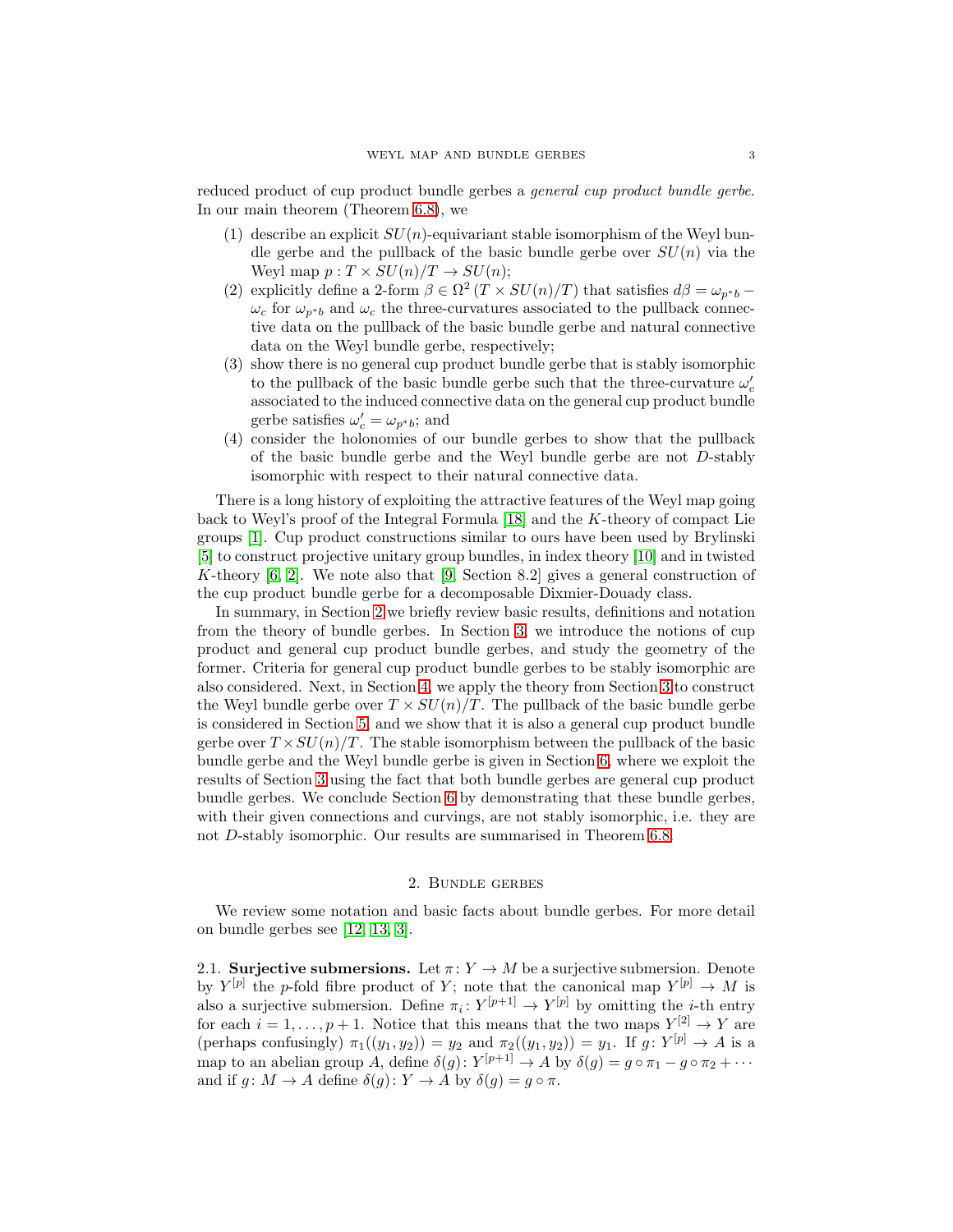Similarly, if  $\omega \in \Omega^q(Y^{[p]})$  is a q-form, define  $\delta(\omega) \in \Omega^q(Y^{[p+1]})$  by  $\delta(\omega) =$  $\pi_1^*(\omega) - \pi_2^*(\omega) + \cdots$  and likewise  $\delta(\omega) = \pi^*(\omega)$  if  $\omega \in \Omega^q(M)$ . It is straightforward to check that the fundamental complex defined by

<span id="page-3-3"></span>(2.1) 
$$
0 \to \Omega^q(M) \stackrel{\delta}{\to} \Omega^q(Y) \stackrel{\delta}{\to} \Omega^q(Y^{[2]}) \stackrel{\delta}{\to} \Omega^q(Y^{[3]}) \stackrel{\delta}{\to} \cdots
$$

is exact  $[12, Section 8]$  $[12, Section 8]$  $[12, Section 8]$ <sup>1</sup>.

If  $K \to Y^{[p]}$  is a Hermitian line bundle, define a Hermitian line bundle  $\delta(K)$  over  $Y^{[p+1]}$  by  $\delta(K) = \pi_1^{-1}(K) \otimes \pi_2^{-1}(K)^* \otimes \cdots$ . Note that the Hermitian line bundle  $\delta\delta(K)$  over  $Y^{[p+2]}$  has a canonical trivialisation. If K is equipped with a connection  $\nabla_K$ , then there is an induced connection  $\delta(\nabla_K)$  on  $\delta(K)$ .

<span id="page-3-0"></span>2.2. Bundle gerbes. Let  $M$  be a manifold. Recall that a *bundle gerbe* over  $M$ , denoted  $(P, Y)$  or  $(P, Y, \pi)$ , consists of a surjective submersion  $\pi : Y \to M$  and a Hermitian line bundle  $P \to Y^{[2]}$ . The bundle P is equipped with a bundle gerbe multiplication  $\pi_3^{-1}(P) \otimes \pi_1^{-1}(P) \to \pi_2^{-1}(P)$  which is associative in the sense that the two different ways of mapping

$$
P_{(y_1,y_2)} \otimes P_{(y_2,y_3)} \otimes P_{(y_3,y_4)} \to P_{(y_1,y_4)}
$$

agree for any  $(y_1, y_2, y_3, y_4) \in Y^{[4]}$ .

If  $(P, Y)$  is a bundle gerbe over M and  $(Q, X)$  is a bundle gerbe over N, then a morphism of bundle gerbes  $(P, Y) \rightarrow (Q, X)$  is a triple of maps  $f: M \rightarrow N$ ,  $g: Y \to X$  and  $h: P \to Q$ . These have to satisfy: g covers f and thus induces a map  $g^{[2]}: Y^{[2]} \to X^{[2]}$  and  $h: P \to Q$  is a bundle morphism covering  $g^{[2]}$ .

A bundle gerbe is called *trivial* if there is a Hermitian line bundle  $R \to Y$  and an isomorphism of P to  $\delta(R) = \pi_1^{-1}(R) \otimes \pi_2^{-1}(R)^*$  such that the bundle gerbe product on  $P$  commutes with the obvious contraction

(2.2) 
$$
R_{y_2} \otimes R_{y_1}^* \otimes R_{y_3} \otimes R_{y_2}^* \to R_{y_3} \otimes R_{y_1}^*.
$$

A trivialisation of  $(P, Y)$  is a choice of such a trivialising line bundle R and isomorphism [\(2.2\)](#page-3-2).

If  $(P, Y)$  and  $(Q, X)$  are bundle gerbes over M, we define the *dual* of  $(P, Y)$ by  $(P^*, Y)$  with the obvious multiplication and their product  $(P, Y) \otimes (Q, X)$  by  $(P \otimes Q, Y \times_M X)$ , where  $Y \times_M X$  is the fibre product of  $Y \to M$  and  $X \to M$  and

<span id="page-3-2"></span>
$$
(P \otimes Q)_{((y_1,x_1),(y_2,x_2))} = P_{(y_1,y_2)} \otimes Q_{(x_1,x_2)}
$$

with the obvious multiplication. In the case that  $X = Y$  we have the diagonal inclusion of Y into  $Y \times_M Y$  and we may use this to pull back  $P \otimes Q$  to define the reduced product  $(P \otimes_R Q, Y)$ .

We say that  $(P, Y)$  and  $(Q, X)$  are stably isomorphic if there exists a trivialisation of  $(P, Y)^* \otimes (Q, X)$ . Similarly a *stable isomorphism* from  $(P, Y)$  to  $(Q, X)$  is a choice of such a trivialisation. It is shown in [\[17\]](#page-25-2) that stable isomorphisms can be composed. The notion of morphism introduced above of course leads to a notion of isomorphism, which is much stronger than the notion of stable isomorphism. We use the notations  $\cong$  and  $\cong$ <sub>stab</sub> for the notions of isomorphism and stable isomorphism respectively.

<span id="page-3-1"></span><sup>&</sup>lt;sup>1</sup>The proof given there is actually for  $Y \to M$  a fibration but can be adapted to the case where  $Y \to M$  is a surjective submersion using the fact that surjective submersions admit local sections.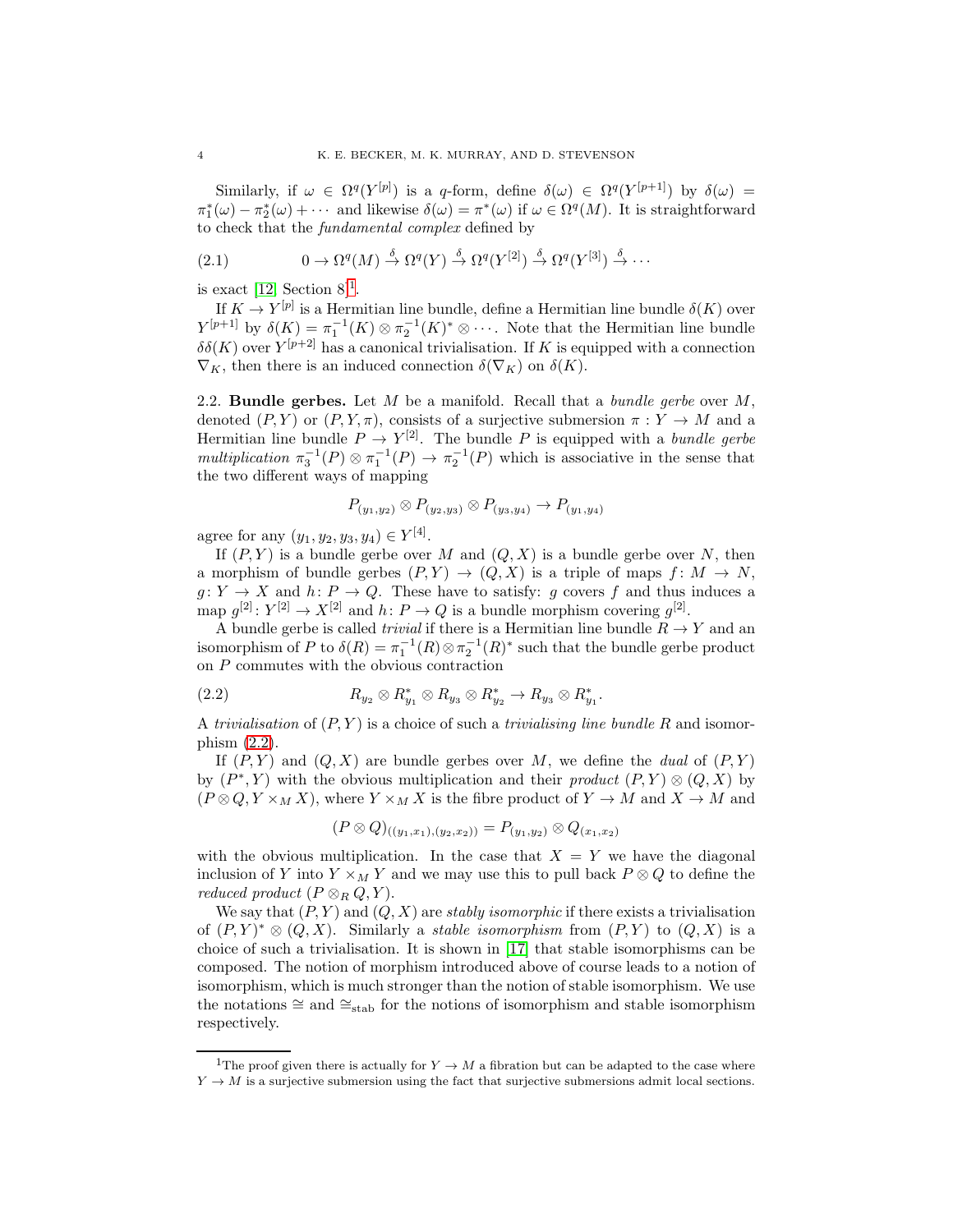Associated to a bundle gerbe  $(P, Y)$  is a characteristic class called its *Dixmier*-Douady class or DD-class,  $DD(P, Y) \in H^3(M, \mathbb{Z})$ , which determines exactly the stable isomorphism class of the bundle gerbe [\[15\]](#page-25-3).

If  $(P, Y)$  is a bundle gerbe over M and  $f: N \to M$ , then  $f^{-1}(Y) \to N$  is a surjective submersion and we have  $f^{[2]}: f^{-1}(Y)^{[2]} \to Y^{[2]}$ . The pullback of P by  $f^{[2]}$ , more conveniently called  $f^{-1}(P)$ , then inherits a natural bundle gerbe multiplication. The bundle gerbe  $(f^{-1}(P), f^{-1}(Y))$  over N is called the *pullback* of  $(P, Y)$  by f. Pulling back preserves products and duals and is natural for the Dixmier-Douady class. For more details see [\[3\]](#page-24-12).

Similarly, we can consider the pullback of bundle gerbes over  $M$  by morphisms of surjective submersions over M. These are maps  $f: X \to Y$  of surjective submersions  $X \to M$  and  $Y \to M$  covering the identity map  $M \to M$ . If  $(P, Y)$  is a bundle gerbe we can pull back using  $f^{[2]}$  to obtain a bundle gerbe we denote by  $(f^{-1}(P), X)$  over M. A basic fact [\[15,](#page-25-3) Proposition 3.4] is that  $(f^{-1}(P), X)$  is stably isomorphic to  $(P, Y)$ . Moreover, there is a canonical choice of stable isomorphism. This implies immediately that the product and reduced product of two bundle gerbes are canonically stably isomorphic.

Finally, if G is a Lie group we can consider (strongly) equivariant bundle gerbes where G acts on  $Y \to M$  and P, preserving all relevant structure, for a precise definition see, for example, [\[14\]](#page-24-13). The notion of stable isomorphism extends to this case by requiring that R also have a G-action and that the isomorphism  $\delta(R) \cong P$ be G-equivariant. We use the obvious notation  $\cong_G$  and  $\cong_{G\text{-stab}}$  for G-equivariant isomorphisms and stable isomorphism between G-equivariant bundle gerbes.

<span id="page-4-0"></span>2.3. Connections, curvings and holonomy. Any bundle gerbe  $(P, Y, \pi)$  admits a bundle gerbe connection  $\nabla$  which is a Hermitian connection on P preserving the bundle gerbe multiplication. As a result of this condition, the curvature  $F_{\nabla} \in$  $\Omega^2(Y^{[2]})$  of a bundle gerbe connection satisfies  $\delta(F_{\nabla}) = 0$ . It follows from exactness of the fundamental complex [\(2.1\)](#page-3-3) that there exist imaginary 2-forms  $f \in \Omega^2(Y)$ satisfying  $\delta(f) = F_{\nabla}$ . A choice of such an  $f \in \Omega^2(Y)$  is called a *curving* for  $\nabla$ , and the pair  $(\nabla, f)$  is called *connective data* for  $(P, Y)$ . Notice that the curving is determined only up to addition of the pullback of a form in  $\Omega^2(M)$ . Commutativity of the maps  $\delta$  in the fundamental complex with exterior differentiation implies  $\delta(df) = d\delta(f) = dF_{\nabla} = 0$ , so that  $df = \pi^*(\omega)$  for a unique  $\omega \in \Omega^3(M)$  called the three-curvature of  $(\nabla, f)$ . We have that  $d\omega = 0$  and the class of  $\omega/2\pi i$  in de Rham cohomology is the image of  $DD(P, Y)$  in real cohomology under the de Rham isomorphism.

Connective data on bundle gerbes naturally induce connective data on dual, pullback, reduced product and product bundle gerbes. For more on this see [\[3\]](#page-24-12).

There is a notion of stable isomorphisms of bundle gerbes with connective data. Following Johnson [\[7\]](#page-24-3) we say two bundle gerbes  $(P, Y)$  and  $(Q, X)$  with connective data are D-stably isomorphic, denoted  $(P, Y) \cong_{D\text{-stab}} (Q, X)$ , if  $(P, Y) \cong_{\text{stab}} (Q, X)$ and this stable isomorphism preserves connections and curvings. Here the trivial bundle gerbe  $P^* \otimes Q$  is assumed to have *trivial connective data*, i.e. connective data of the form  $(\delta(\nabla_R), F_{\nabla_R})$  for  $\nabla_R$  a connection on a line bundle  $R \to Y$ with curvature  $F_{\nabla_R}$ . The D-stable isomorphism classes of bundle gerbes over M (or Deligne classes) are in bijective correspondence with the Deligne cohomology group  $H^3(M, \mathbb{Z}(3)_D)$  [\[15,](#page-25-3) Theorem 4.1]. For more on this, see [\[7,](#page-24-3) [15\]](#page-25-3).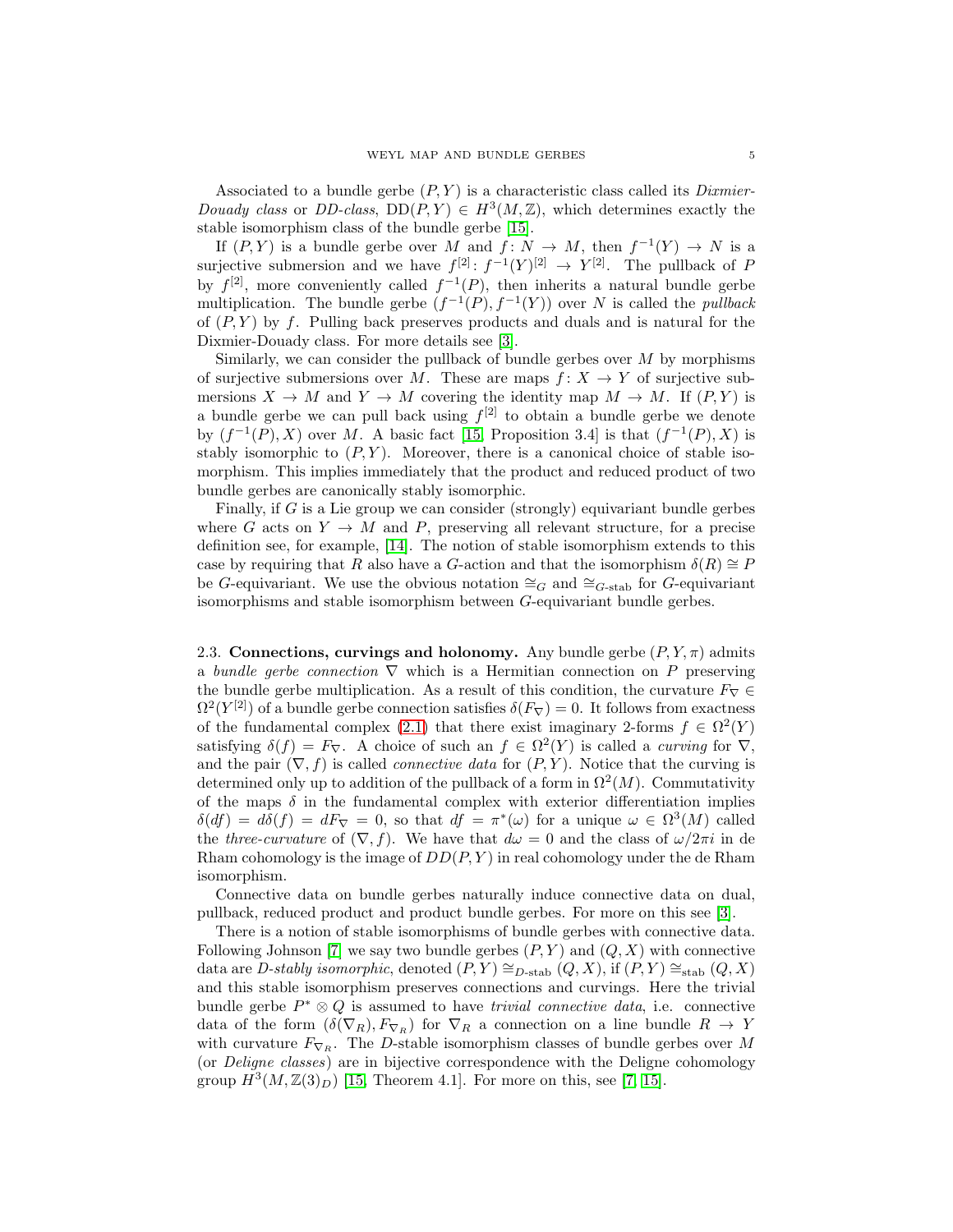If  $(P, Y)$  is a bundle gerbe over an oriented two-dimensional manifold  $\Sigma$ , then  $H^3(\Sigma, \mathbb{Z}) = 0$  and there exists a Hermitian line bundle  $R \to Y$  trivialising P. Suppose  $\nabla$  is a bundle gerbe connection on P and  $\nabla_R$  is a connection on R. Denote by  $\delta(\nabla_R)$  the connection on  $(P, Y)$  induced by the isomorphism  $P \cong \delta(R)$ . As both  $\nabla$  and  $\delta(\nabla_R)$  are bundle gerbe connections, it follows that  $\nabla = \delta(\nabla_R) + \alpha$  for  $\alpha \in \Omega^1(Y^{[2]})$  satisfying  $\delta(\alpha) = 0$ . From exactness of the fundamental complex we can solve  $\alpha = \delta(\beta)$  for some  $\beta \in \Omega^1(Y)$  and thus  $\nabla = \delta(\nabla_R + \beta)$ . It follows that we may suppose without loss of generality that  $\delta(\nabla_R) = \nabla$ . Denote by  $F_{\nabla_R}$  the curvature of  $\nabla_R$  and note that  $\delta(F_{\nabla_R}) = F_{\nabla}$ . Then  $\delta(f - F_{\nabla_R}) = F_{\nabla} - F_{\nabla} = 0$  so we have  $f - F_{\nabla_R} = \pi^*(\mu)$  for  $\mu \in \Omega^2(\Sigma)$ . We define the *holonomy* of  $(\nabla, f)$  over  $\Sigma$ , hol( $\nabla, f$ ), by exp  $(\int_{\Sigma} \mu)$ . This is independent of the choice of R and  $\nabla_R$ . Similarly, if  $\chi: \Sigma \to M$  and  $(P, Y)$  is a bundle gerbe over M with connective data  $(\nabla, f)$ , we can define the *holonomy* of  $(\nabla, f)$  over  $\chi$ , hol $(\nabla, f, \chi)$ , to be the holonomy of the pullback of  $(\nabla, f)$  by x. Notice that the holonomy depends on the choice of curving. It is a straightforward calculation that if bundle gerbes over  $M$  are D-stably isomorphic they have the same holonomy.

# 3. Cup product bundle gerbes

<span id="page-5-1"></span><span id="page-5-0"></span>3.1. The cup product bundle gerbe construction. Our aim is to show that, after pulling back by the Weyl map  $p: T \times SU(n)/T \rightarrow SU(n)$ , the basic bundle gerbe decomposes into a product of simpler objects. In this section, we define these simpler objects (namely *cup product bundle gerbes*), and consider more generally the class of bundle gerbes that decompose into such objects (namely general cup product bundle gerbes).

In [\[7\]](#page-24-3), Johnson constructed the *cup product bundle gerbe*  $(f \cup L, f^{-1}(\mathbb{R}))$  over M from a smooth map  $f: M \to S^1$  and a line bundle  $L \to M$ . The motivating idea for this construction was that the Dixmier-Douady class of the cup product bundle gerbe should be the cup product of the winding class of  $f$  and the chern class of L. The definition is as follows: let  $\mathbb{R} \to \mathbb{R}/\mathbb{Z} = U(1)$  and note that  $f^{-1}(\mathbb{R}) \to M$ is a surjective submersion, in fact a principal Z-bundle. As a result there is a welldefined map  $d: f^{-1}(\mathbb{R})^{[2]} \to \mathbb{Z}$  given by  $d(x, y) = y - x$  and satisfying  $\delta(d) = 0$ , in the sense of Section [2.1.](#page-2-1) Johnson's cup product bundle gerbe is then defined by  $(f \cup L)_{(m,x,y)} = L_m^{d(x,y)} = L_m^{(y-x)}$ . Tensor product gives rise to a bundle gerbe product via the obvious identification  $L^{(y-x)} \otimes L^{(z-y)} = L^{(z-x)}$ . Note that if  $n < 0$ then we define  $L^n = (L^*)^{-n}$  and  $L^0$  is the trivial bundle.

For our purposes we need more general surjective submersions. Notice first that if  $K \to X$  is a Hermitian line bundle and  $h: X \to \mathbb{Z}$  is a smooth function (that is, locally constant), then there is a Hermitian line bundle  $K^h \to X$  defined fibrewise by

$$
(K^h)_x = (K_x)^{h(x)}
$$

for every  $x \in X$ . In other words,  $K^h$  on each connected component of X is just K raised to the tensor power determined by the constant value of h on that component.

We consider  $Y \to M$  a surjective submersion,  $g: Y^{[2]} \to \mathbb{Z}$  with  $\delta(g) = 0$  and  $L \to M$  a line bundle. Let  $L^g \to Y^{[2]}$  be  $(\pi^{[2]})^{-1}(L)^g$  where  $\pi^{[2]}: Y^{[2]} \to M$ . We will often abuse notation like this and omit obvious projections. The existence of the bundle gerbe product follows from the fact that  $\delta(q) = 0$ . We have the following definition.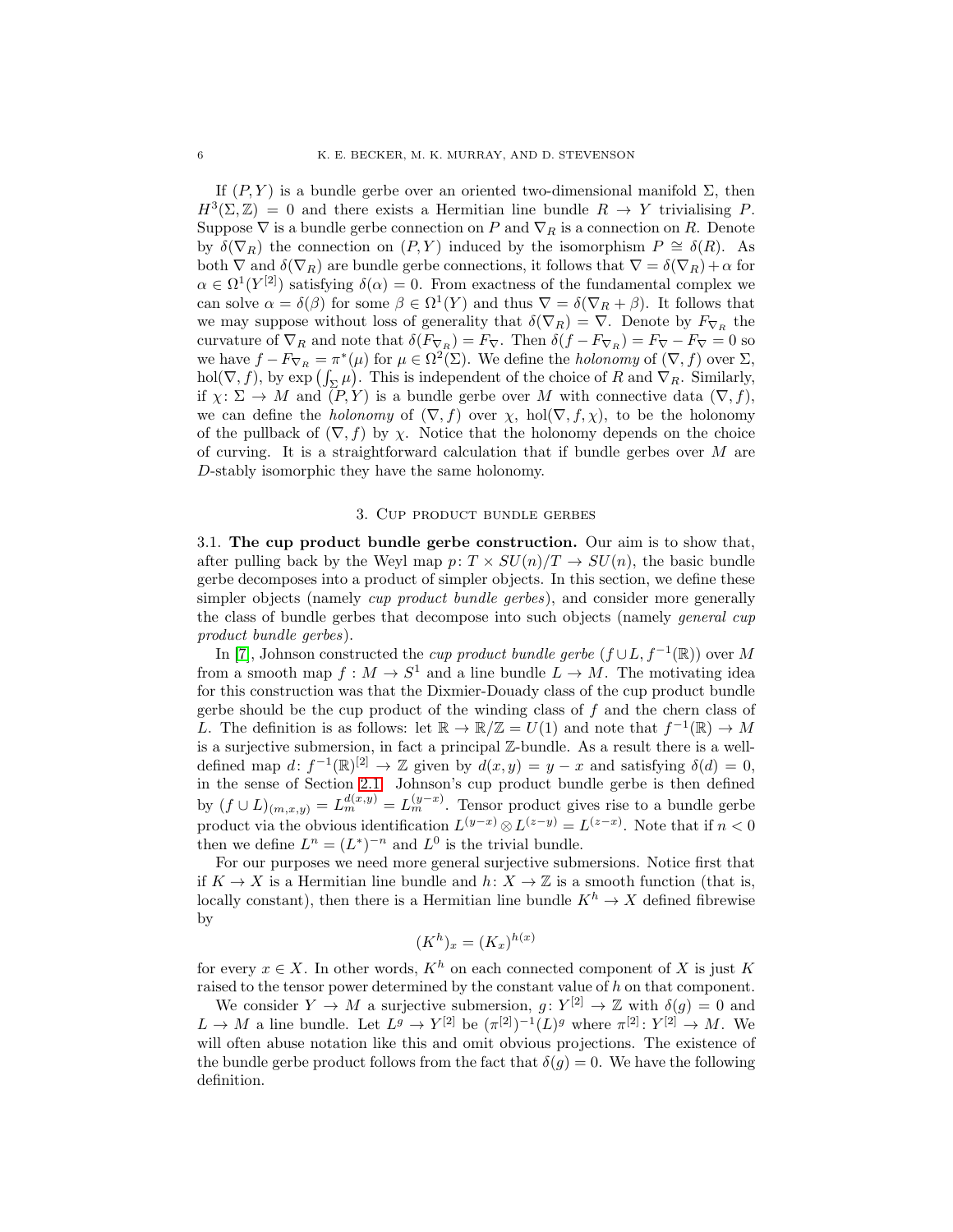<span id="page-6-2"></span>**Definition 3.1.** Let  $Y \to M$  be a surjective submersion,  $L \to M$  be a line bundle, and  $g: Y^{[2]} \to \mathbb{Z}$  be a smooth map satisfying  $\delta(g) = 0$ . The bundle gerbe  $(L^g, Y)$ over M is the *cup product bundle gerbe over* M of  $L \to M$  and  $g: Y^{[2]} \to \mathbb{Z}$ .

Any use of the term 'cup product bundle gerbe' henceforth shall refer to Definition [3.1,](#page-6-2) rather than Johnson's definition mentioned above. More generally we have the following definition:

**Definition 3.2.** If  $(L_i^{g_i}, Y)$  are cup product bundle gerbes over M for  $i = 1, ..., n$ , we call the reduced product  $\otimes_R(L_i^{g_i}, Y)$  the *general cup product bundle gerbe of*  $L_i \to M$  and  $g_i: Y^{[2]} \to \mathbb{Z}$  for  $i = 1, \ldots, n$ .

Associated to  $g: Y^{[2]} \to \mathbb{Z}$  is a class in  $H^1(M, \mathbb{Z})$ . This is defined by using the fundamental complex [\(2.1\)](#page-3-3) to solve  $\delta(\psi) = g$  for some  $\psi \colon Y \to \mathbb{R}$  and taking the class to be the winding class of the map  $q : M \to U(1)$  whose value at  $m \in M$  is  $\exp(2\pi i\psi(y))$ , where  $\pi(y) = m$ . This class is represented in de Rham cohomology by  $\frac{1}{2\pi i}q^{-1}dq$ . A straightforward calculation shows that the Dixmier-Douady class of the cup product bundle gerbe  $(L^g, Y)$  is the cup product of this class and the chern class of L. Hence it is decomposable in the sense of [?]. More generally, the Dixmier-Douady class of a general cup product bundle gerbe is a sum of such cup products.

<span id="page-6-0"></span>3.2. Stable isomorphisms of general cup product bundle gerbes. In this section we will consider sufficient criteria for cup product bundle gerbes and general cup product bundle gerbes to be stably isomorphic. These results, in particular Corollary [3.5,](#page-6-3) will simplify calculations in Section [6.](#page-18-0) The proofs of the following are straightforward:

**Proposition 3.3.** Let  $(L^g, Y)$  be a cup product bundle gerbe. If there exists a smooth map  $h: Y \to \mathbb{Z}$  such that  $g = \delta(h)$ , then  $(L^g, Y)$  is trivialised by  $L^h \to Y$ .

**Corollary 3.4.** Let  $(L^f, Y)$  and  $(L^g, X)$  be cup product bundle gerbes over M. If there exists a smooth map  $h: X \times_M Y \to \mathbb{Z}$  such that  $f - g = \delta(h)$ , then

 $(L^f, Y) \cong_{\text{stab}} (L^g, X)$ 

with trivialising line bundle  $L^h \to X \times_M Y$ .

<span id="page-6-3"></span>**Corollary 3.5.** Let  $(L_i^{f_i}, Y)$  and  $(L_i^{g_i}, X)$  be cup product bundle gerbes over M for  $i = 1, \ldots, n$ . If there exist smooth maps  $h_i : X \times_M Y \to \mathbb{Z}$  for each  $i = 1, \ldots, n$ satisfying  $f_i - g_i = \delta(h_i)$  for all  $i = 1, \ldots, n$ , then

$$
\bigotimes_{i=1}^n(L_i^{f_i},Y)\cong_{\operatorname{stab}}\bigotimes_{i=1}^n(L_i^{g_i},X)
$$

with trivialising line bundle  $\otimes_i L_i^{h_i} \to X \times_M Y$ .

<span id="page-6-1"></span>3.3. Geometry of cup product bundle gerbes. We next describe connective data  $(\nabla, f)$  and compute the associated three-curvature  $\omega$  on a cup product bundle gerbe. The induced connective data on a general cup product bundle gerbe can then be easily inferred.

Let  $(L^g, Y)$  be a cup product bundle gerbe over M and  $\nabla$  be a connection on  $L \to M$  with curvature  $F_{\nabla}$ . Then  $L^g \to Y^{[2]}$  restricted to each connected component of  $Y^{[2]}$  is a tensor power of L (pulled back to  $Y^{[2]}$ ) with the power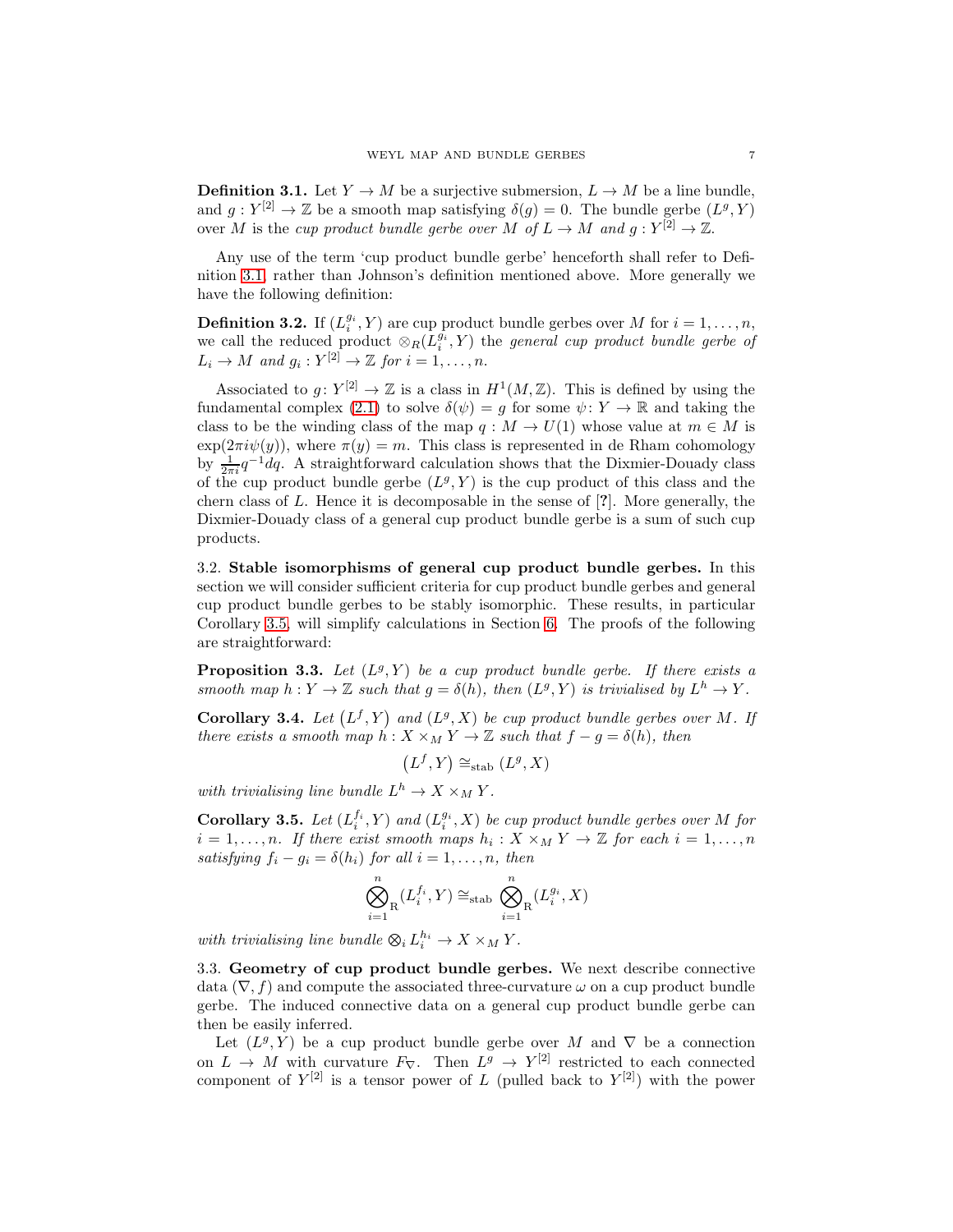determined by the corresponding value of  $g: Y^{[2]} \to \mathbb{Z}$ . Taking appropriate tensor powers of  $\nabla$  gives a natural connection for  $L^g$  which we denote by  $\nabla^g$ . It is easy to check that this is a bundle gerbe connection and that it has curvature:

$$
F_{\nabla^g} = g \,\pi^{[2]^*} F_{\nabla}.
$$

To construct a curving for this connection we need a small amount of additional data as follows:

<span id="page-7-0"></span>**Proposition 3.6.** Let  $(L^g, Y, \pi)$  be a cup product bundle gerbe over M,  $\nabla$  be a connection on  $L \to M$ , and  $\nabla^g$  be the bundle gerbe connection defined above. Then

- (1) there exists a smooth function  $\varphi: Y \to \mathbb{R}$  such that  $\delta(\varphi) = g$ ;
- (2) the 2-form  $f \in \Omega^2(Y)$  defined by

$$
f=\varphi\,\pi^*F_\nabla
$$

satisfies  $\delta(f) = F_{\nabla^g}$ , so f is a curving for the connection  $\nabla^g$ ;

(3) if q:  $M \to U(1)$  is defined by  $q = \exp(2\pi i \varphi)$ , the three-curvature  $\omega \in \Omega^3(M)$ of  $(\nabla^g, f)$  is given by

$$
\omega = \frac{q^{-1}dq}{2\pi i} \wedge F_{\nabla};
$$

(4) the real DD-class of  $(L^g, Y)$  is represented by

$$
-\frac{1}{4\pi^2}q^{-1}dq\wedge F_{\nabla}.
$$

*Proof.* The existence of  $\varphi$  follows by exactness of the fundamental complex and  $\delta(q) = 0$ . For (2) we have

$$
\delta(f) = \delta(\psi) \pi^{[2]^*} (F_\nabla) = g \pi^{[2]^*} (F_\nabla) = F_{\nabla^g}.
$$

Equations (3) and (4) follow from definitions.

Similarly in the general cup product gerbe case we have the following Proposition.

<span id="page-7-1"></span>**Proposition 3.7.** For each  $i = 1, ..., n$  let  $(L_i^{g_i}, Y, \pi)$  be a cup product bundle gerbe over M,  $\nabla_i$  be a connection on  $L_i \to M$ , and  $\nabla_i^{g_i}$  be the corresponding bundle gerbe connection defined above. Then

- (1) there exist smooth functions  $\varphi_i: Y \to \mathbb{R}$  such that  $\delta(\varphi_i) = g_i$ ;
- (2) the 2-form  $f \in \Omega^2(Y)$  defined by

$$
f=\sum_{i=1}^n\varphi_i\,\pi^*F_{\nabla_i}
$$

satisfies  $\delta(f) = \sum_{i=1}^n F_{\nabla_i^{g_i}}$ , so f is a curving for the product connection induced by the  $\nabla_i^{g_i}$ ;

(3) if  $q_i \colon M \to U(1)$  is defined by  $q_i = \exp(2\pi i \varphi_i)$ , the three-curvature  $\omega \in$  $\Omega^3(M)$  of the general cup product gerbe of the  $(L^{g_i}_i, Y, \pi)$  is given by

$$
\omega=\sum_{i=1}^n \frac{q_i^{-1}dq_i}{2\pi i}\wedge F_{\nabla_i};
$$

(4) the real DD-class of the general cup product bundle gerbe of the  $(L_i^{g_i}, Y, \pi)$ is represented by

$$
-\frac{1}{4\pi^2}\sum_{i=1}^n q_i^{-1}dq_i \wedge F_{\nabla_i}.
$$

$$
\sqcup
$$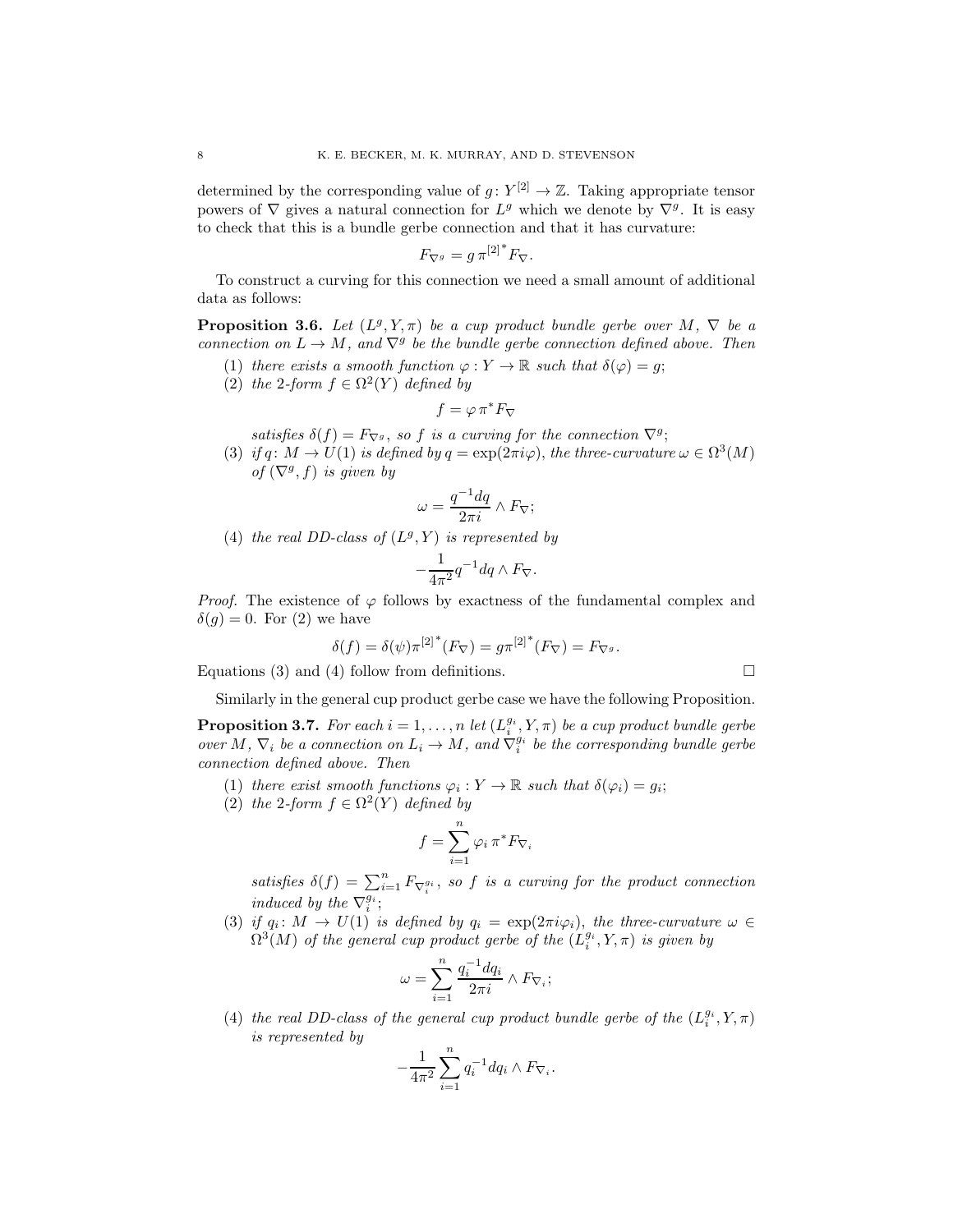# 4. CUP PRODUCT BUNDLE GERBES OVER  $T \times SU(n)/T$

<span id="page-8-1"></span><span id="page-8-0"></span>4.1. The  $i$ -th cup product bundle gerbes. In this section, we will define cup product bundle gerbes over  $T \times SU(n)/T$  called the *i*-th cup product bundle gerbes, for T the subgroup of  $SU(n)$  consisting of diagonal matrices. Our aim is to construct their reduced product, which we call the Weyl bundle gerbe. We begin with some preliminaries. For  $n \in \mathbb{N}$ , let Proj<sub>n</sub> be the set of *n*-tuples of orthogonal projections  $(P_1, \ldots, P_n)$ , where, for each i,  $P_i : \mathbb{C}^n \to W_i$  for  $W_i$  mutually orthogonal onedimensional subspaces of  $\mathbb{C}^n$ . It follows from the characterisation of homogeneous spaces [\[8,](#page-24-14) Theorem 21.18] that there is a bijection  $SU(n)/T \cong \text{Proj}_n$ , which implies Proj<sub>n</sub> is a smooth manifold diffeomorphic to  $SU(n)/T$ .

For each  $i = 1, ..., n$ , let  $p_i \colon T \to S^1$  be the homomorphism  $p_i(t_1, ..., t_n) = t_i$ . Define  $J_i \rightarrow SU(n)/T$  to be the (homogeneous) Hermitian line bundle associated to the principal T-bundle  $SU(n) \to SU(n)/T$  via the action of T on C by  $t \cdot z =$  $p_i(t^{-1})z$ . Define  $K_i \to \text{Proj}_n$ , a subbundle of the trivial bundle  $\mathbb{C}^n \times \text{Proj}_n$ , by  $(K_i)_{(P_1,...,P_n)} = \text{im}(P_i) \times \{(P_1,...,P_n)\}.$  It can be verified easily that  $J_i$  and  $K_i$ are  $SU(n)$ -equivariant line bundles with respect to the  $SU(n)$ -action on  $SU(n)/T$ defined by left multiplication and the  $SU(n)$ -action on Proj<sub>n</sub> defined by

$$
g \cdot (v, P_1, \dots, P_n) = (gv, gP_1g^{-1}, \dots, gP_ng^{-1}).
$$

By the equivalence of linear representations and equivariant line bundles, there is an  $SU(n)$ -equivariant isomorphism  $J_i \cong K_i$ . Throughout this work, we will continue to write  $J_i \to SU(n)/T$ , but will in practice work with the line bundles  $K_i \to \text{Proj}_n$ .

Denote by  $X_T$  the subset of  $(x_1, \ldots, x_n) \in \mathbb{R}^n$  which sum to zero. Define a surjective submersion  $\pi: X_T \to T$  by

$$
\pi(x_1,\ldots,x_n)=\mathrm{diag}(e^{2\pi ix_1},\ldots,e^{2\pi ix_n}).
$$

Note that this defines a surjective submersion  $\pi_c: X_T \times SU(n)/T \rightarrow T \times SU(n)/T$ and that  $(X_T \times SU(n)/T)^{[2]} = X_T^{[2]} \times SU(n)/T$ . Define  $d_i : X_T^{[2]} \to \mathbb{Z}$  by  $d_i(x, y) =$  $x_i - y_i$  and extend it to  $X_T^{[2]} \times SU(n)/T$  by projection with the same name.

The *i*-th cup product bundle gerbe is defined as follows.

**Definition 4.1.** The *i*-th cup product bundle gerbe over  $T \times SU(n)/T$  for  $i =$  $1, \ldots, n$  is the cup product bundle gerbe

$$
\left(J_i^{d_i}, X_T \times SU(n)/T, \pi_c\right).
$$

<span id="page-8-3"></span>**Proposition 4.2.** The *i*-th cup product bundle gerbe is  $SU(n)$ -equivariant for the action of  $SU(n)$  on  $T \times SU(n)/T$  defined by multiplication in the  $SU(n)/T$  factor.

*Proof.* This follows easily by  $SU(n)$ -homogeneity of  $J_i \rightarrow SU(n)/T$  and by noting that the  $SU(n)$ -action on each of the spaces in the bundle gerbe is given by multiplication on the  $SU(n)/T$  factor.

<span id="page-8-2"></span>4.2. Geometry of the i-th cup product bundle gerbes. We will now apply the results from Section [3.3](#page-6-1) to the  $i$ -th cup product bundle gerbes. The following standard fact will be used repeatedly: let  $L \to M$  be a line bundle that is a subbundle of the trivial bundle of rank n. Let  $P: \mathbb{C}^n \times M \to L$  be orthogonal projection. Then the induced connection  $\nabla = P \circ d$  on L (for d the trivial connection) has curvature  $F_{\nabla} = \text{tr}(P dP dP)$ .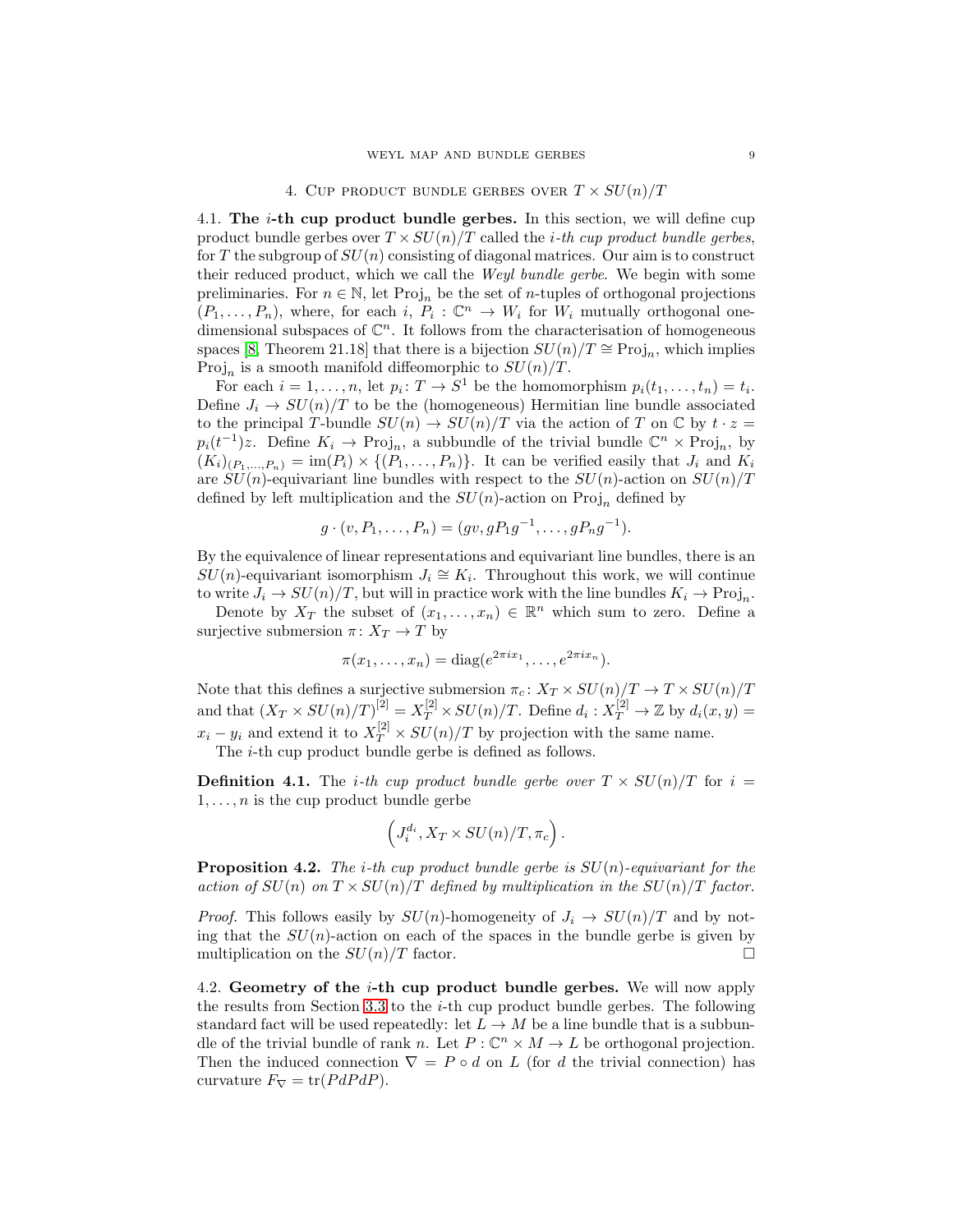<span id="page-9-1"></span>**Proposition 4.3.** There is a canonical line bundle connection  $\nabla_{J_i}$  on  $J_i \to SU(n)/T$ with curvature  $F_{\nabla J_i} = \text{tr}(P_i dP_i dP_i)$  for  $P_i : SU(n)/T \times \mathbb{C}^n \to J_i$  orthogonal projection.

*Proof.* By the standard fact above, we need only show that  $J_i$  is a subbundle of the trivial bundle of rank n. This follows by noting that  $J_i$  is a subbundle of the  $SU(n)$ -homogeneous vector bundle  $(\mathbb{C}^n \times SU(n))/T \to SU(n)/T$ , which is isomorphic to the trivial bundle  $\mathbb{C}^n \times SU(n)/T \to SU(n)/T$  by the equivalence of linear representations and equivariant bundles.

<span id="page-9-2"></span>**Proposition 4.4.** Let  $\nabla_{J_i}$  be the connection on  $J_i$  from Proposition [4.3](#page-9-1). Let

$$
\pi_c^{[2]} : X_T^{[2]} \times SU(n)/T \to T \times SU(n)/T
$$

be projection. Then there is a bundle gerbe connection  $\nabla_{c_i}$  on the *i*-th cup product bundle gerbe with curvature

$$
F_{\nabla_{c_i}} = d_i \left( \pi_c^{[2]} \right)^* \text{tr}(P_i dP_i dP_i)
$$

for  $P_i: T \times SU(n)/T \times \mathbb{C}^n \rightarrow J_i$  orthogonal projection.

*Proof.* This follows from our discussion in Section [3.3](#page-6-1) and Proposition [4.3.](#page-9-1)  $\Box$ 

<span id="page-9-3"></span>**Proposition 4.5.** Let  $\nabla_{c_i}$  be the connection on the *i*-th cup product bundle gerbe from Proposition [4.4](#page-9-2). Let  $P_i: T \times SU(n)/T \times \mathbb{C}^n \to J_i$  be orthogonal projection, and define a 2-form  $f_{c_i} \in \Omega^2(X_T \times SU(n)/T)$  by

$$
f_{c_i}(t, gT, x) = -x_i \pi_c^* \text{tr}(P_i dP_i dP_i).
$$

Abuse notation and denote the pullback of  $p_i$  to  $T \times SU(n)/T$  by  $p_i$ . Then

- (1) the 2-form  $f_{c_i}$  satisfies  $\delta(f_{c_i}) = F_{\nabla_{c_i}}$ , so  $f_{c_i}$  is a curving for  $\nabla_{c_i}$ ;
- (2) the three-curvature  $\omega_{c_i} \in \Omega^3(T \times SU(n)/T)$  of  $(\nabla_{c_i}, f_{c_i})$  is given by

$$
\omega_{c_i} = -\frac{1}{2\pi i} p_i^{-1} dp_i \text{tr}(P_i dP_i dP_i);
$$

(3) the real DD-class of the i-th cup product bundle gerbe is represented by

$$
\frac{1}{4\pi^2} p_i^{-1} dp_i \text{tr}(P_i dP_i dP_i).
$$

*Proof.* Consider the proof of Proposition [3.6.](#page-7-0) If  $\varphi(y) = -y_i$  then  $\delta(\varphi)(x, y) =$  $\varphi(y) - \varphi(x) = x_i - y_i = d_i(x, y)$  and  $q(x) = \exp(-2\pi i x_i) = p_i^{-1}$ . The results then follow by substitution into the formula in Proposition [3.6](#page-7-0)

By comparing this result to Proposition [3.6,](#page-7-0) we see that the real Dixmier-Douady class of the  $i$ -th cup product bundle gerbe is the cup product of the winding class of the map  $p_i^{-1}$ :  $T \to U(1)$  and the chern class of the line bundle  $J_i \to SU(n)/T$ .

<span id="page-9-0"></span>4.3. The Weyl bundle gerbe. We can now define the Weyl bundle gerbe, and compute its connective data and associated three-curvature using results from Section [4.2.](#page-8-2)

<span id="page-9-4"></span>**Definition 4.6.** The *Weyl bundle gerbe* over  $T \times SU(n)/T$  is the reduced product of the i-th cup product bundle gerbes, denoted

$$
(P_c, X_T \times SU(n)/T, \pi_c) := \bigotimes_{i=1}^n \left( J_i^{d_i}, X_T \times SU(n)/T \right).
$$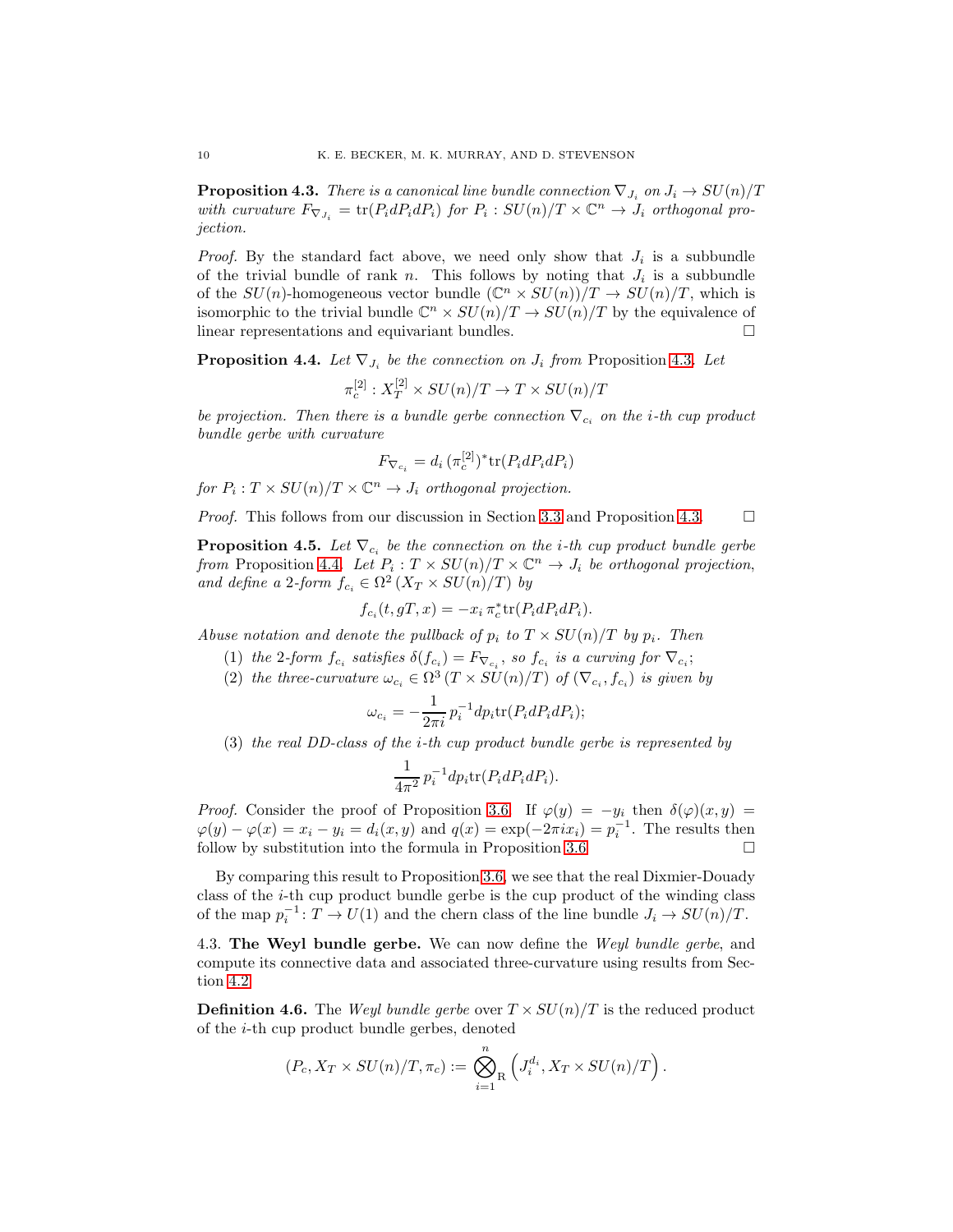**Proposition 4.7.** The Weyl bundle gerbe is  $SU(n)$ -equivariant for the action of  $SU(n)$  on  $T \times SU(n)/T$  defined by multiplication in the  $SU(n)/T$  factor.

Proof. This follows from Proposition [4.2](#page-8-3) and the fact that the reduced product of equivariant bundle gerbes is again equivariant.

We compute connective data and the curvature of the Weyl bundle gerbe as follows.

<span id="page-10-2"></span>**Proposition 4.8.** Let  $P_i : SU(n)/T \times T \times \mathbb{C}^n \to J_i$  be orthogonal projection and  $\pi^{[2]} : X_T^{[2]} \times SU(n) / T \rightarrow T \times SU(n) / T$  be projection. The *i*-th cup product bundle gerbe connections  $\nabla_{c_i}$  from Proposition [4.4](#page-9-2) induce a bundle gerbe connection  $\nabla_c$ on the Weyl bundle gerbe with curvature

$$
F_{\nabla_c} = \sum_{i=1}^n d_i (\pi^{[2]})^* \text{tr}(P_i dP_i dP_i).
$$

*Proof.* This follows from elementary bundle gerbe theory and Proposition [4.4.](#page-9-2)  $\Box$ 

Using Proposition [4.5](#page-9-3) and elementary facts about products of bundle gerbe connections and curvings we similarly obtain the connective data on the Weyl bundle gerbe.

<span id="page-10-3"></span>**Proposition 4.9.** Let  $\nabla_c$  be the connection on the Weyl bundle gerbe from Propo-sition [4.8](#page-10-2). Let  $P_i: T \times SU(n)/T \times \mathbb{C}^n \to J_i$  be orthogonal projection, and define a 2-form  $f_c \in \Omega^2(X_T \times SU(n)/T)$  by

(4.1) 
$$
f_c(x_1,...,x_n,gT) := -\sum_{i=1}^n x_i \pi_c^* \text{tr}(P_i dP_i dP_i).
$$

Abuse notation and denote the pullback of  $p_i$  to  $T \times SU(n)/T$  by  $p_i$ . Then

- (1) the 2-form  $f_c$  satisfies  $\delta(f_c) = F_{\nabla_c}$ , so  $f_c$  is a curving for  $\nabla_c$ ;
- (2) the three-curvature  $\omega_c \in \Omega^3(T \times SU(n)/T)$  of  $(\nabla_c, f_c)$  is given by

$$
\omega_c = -\frac{1}{2\pi i} \sum_{i=1}^n p_i^{-1} dp_i \text{tr}(P_i dP_i dP_i);
$$

(3) the real DD-class of  $(P_c, X_T)$  is represented by

$$
\frac{1}{4\pi^2} \sum_{i=1}^n p_i^{-1} dp_i \text{tr}(P_i dP_i dP_i).
$$

# 5. The basic bundle gerbe and the Weyl map

<span id="page-10-1"></span><span id="page-10-0"></span>5.1. The basic bundle gerbe. We review the construction of the basic bundle gerbe over  $SU(n)$  in [\[16\]](#page-25-0). Our aim is to show that, when pulled back to  $T \times SU(n)/T$ by the Weyl map, the basic bundle gerbe is a general cup product bundle gerbe different to the one defined in [4.6.](#page-9-4) We will then exploit the techniques from the first section to construct a stable isomorphism between them.

Let  $Z := U(1) \setminus \{1\}$  and define the manifold

$$
Y := \{(z, g) \in Z \times SU(n) \mid z \notin \text{spec}(g)\}.
$$

Let  $\pi_b : Y \to SU(n)$  be the surjective submersion defined by projection onto the second factor. Note that  $Y^{[2]}$  can be identified with triples  $(z_1, z_2, g)$  with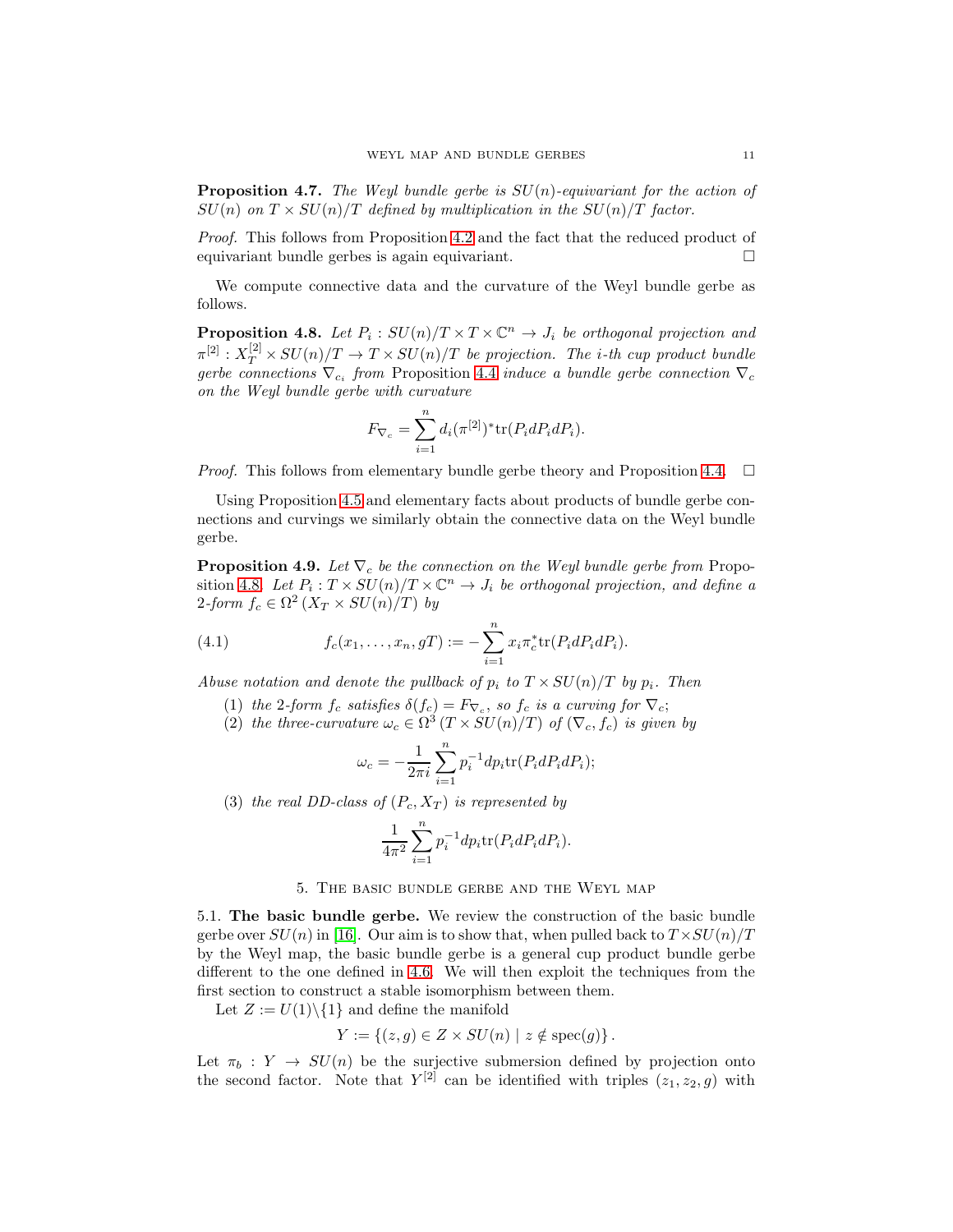$z_1, z_2 \notin \text{spec}(g)$ , the set of eigenvalues of g. Order the set Z by anti-clockwise rotation and define the following notions.

**Definition 5.1.** Let  $(z_1, z_2, g) \in Y^{[2]}$  and  $\lambda$  be an eigenvalue of g. Say that  $\lambda \in Z$ is between  $z_1$  and  $z_2$  if  $z_1 < \lambda < z_2$  or  $z_2 < \lambda < z_1$ . Call  $(z_1, z_2, g) \in Y^{[2]}$  positive if there exist eigenvalues of g between  $z_1 > z_2$ , null if there are no eigenvalues of g between  $z_1$  and  $z_2$ , and *negative* if there exist eigenvalues of g between  $z_1 < z_2$ .

Denote the set of all positive, null, and negative triplets in  $Y^{[2]}$  by  $Y^{[2]}_+$ ,  $Y^{[2]}_0$ and  $Y_{-}^{[2]}$  respectively. Note that  $(z_1, z_2, g) \in Y_{+}^{[2]}$  if and only if  $(z_2, z_1, g) \in Y_{-}^{[2]}$ . Elements in each of these sets are depicted in Figure [5.1,](#page-11-1) where we assume for simplicity that all eigenvalues of g are in the connected component of  $Z\{z_1, z_2\}$ containing  $\lambda$ .

<span id="page-11-1"></span>

<span id="page-11-3"></span>FIGURE 5.1. Components of  $Y^{[2]}$ 

We define a Hermitian line bundle  $P_b \to Y^{[2]}$  as follows. For  $\lambda$  an eigenvalue of  $g \in SU(n)$ , let  $E_{(g,\lambda)}$  denote the  $\lambda$ -eigenspace of g. Define the vector bundle  $L \to Y_+^{[2]}$  fibrewise by

(5.1) 
$$
L_{(z_1,z_2,g)} = \bigoplus_{z_1 > \lambda > z_2} E_{(g,\lambda)}.
$$

For a proof that this is indeed a vector bundle see [\[16\]](#page-25-0). Note that  $L_{(z_1,z_2,g)}$  has finite dimension as a finite sum of finite-dimensional spaces. Therefore we can define

$$
(P_b)_{(z_1,z_2,g)} = \begin{cases} \det(L_{(z_1,z_2,g)}) & \text{if } (z_1,z_2,g) \in Y_+^{[2]} \\ \mathbb{C} & \text{if } (z_1,z_2,g) \in Y_0^{[2]} \\ \det(L_{(z_2,z_1,g)})^* & \text{if } (z_1,z_2,g) \in Y_-^{[2]} . \end{cases}
$$

By [\[16\]](#page-25-0),  $P_b \to Y^{[2]}$  is a smooth locally trivial Hermitian line bundle, and there is an associative multiplication operation endowing  $(P_b, Y, SU(n))$  with a bundle gerbe structure.

<span id="page-11-4"></span>**Definition 5.2.** Call the bundle gerbe  $(P_b, Y, \pi_b)$  over  $SU(n)$  constructed above the basic bundle gerbe over  $SU(n)$ , or simply the basic bundle gerbe.

<span id="page-11-0"></span>5.2. The pullback of the basic bundle gerbe by the Weyl map. Recall that, for G a compact, connected Lie group and T a maximal torus of G, the Weyl map<sup>[2](#page-11-2)</sup> is the G-equivariant map defined by

$$
p: T \times G/T \to G, \ (t, gT) \mapsto gtg^{-1}.
$$

<span id="page-11-2"></span> $2$ So-called because it is used in the Weyl integral formulae in [\[18\]](#page-25-1).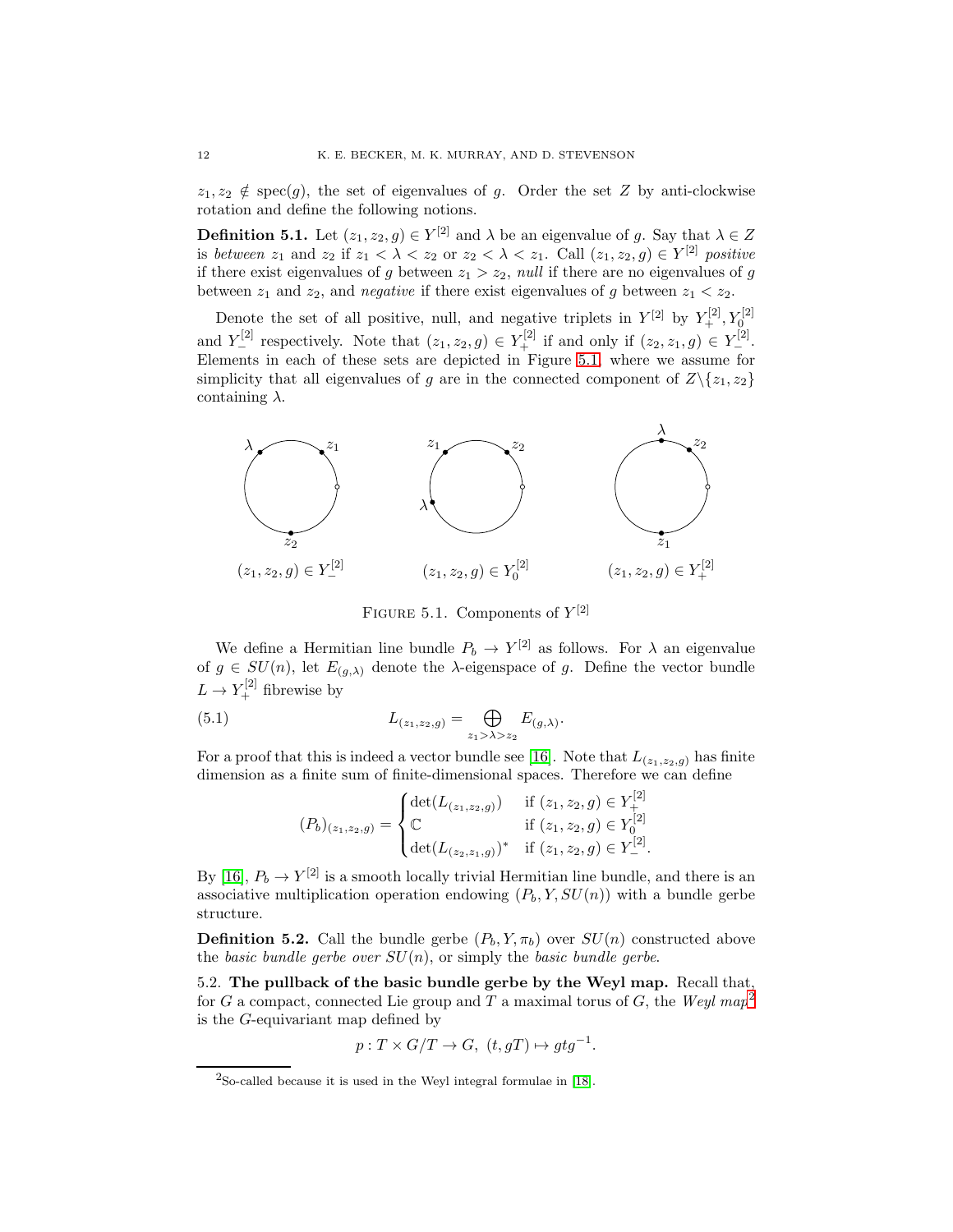The Weyl map has a number of attractive features for our purposes. Firstly, the action of  $SU(n)$  by conjugation on itself lifts to an action of  $SU(n)$  on  $T \times SU(n)/T$ where it acts only on the left of  $SU(n)/T$ . Secondly, if  $g \in SU(n)$ , we can decompose  $\mathbb{C}^n$  into a direct-sum of distinct eigenspaces of g. These eigenspaces may change in dimension as g varies and thus do not extend to vector bundles over the whole of  $SU(n)$ . However, on  $T \times SU(n)/T$  things are much more pleasant. If we consider  $(t, hT)$  which maps to  $g = hth^{-1}$ , then we can write  $\mathbb{C}^n$  as a direct sum of the onedimensional spaces which are multiples of the standard basis vector or eigenspaces of t. Moreover, if we act on these by h, we decompose  $\mathbb{C}^n$  into a direct sum of one-dimensional spaces which are subspaces of the eigenspaces of  $g$ . In fact, these one-dimensional spaces are a decomposition of the trivial  $\mathbb{C}^n$  bundle over  $T \times SU(n)/T$  into homogeneous vector bundles  $J_1 \oplus J_2 \oplus \cdots \oplus J_n$  pulled back from  $SU(n)/T$ . We will make extensive use of these basic geometric facts.

It is straightforward to see that under the identification  $SU(n)/T \cong \text{Proj}_n$  the Weyl map  $p: T \times \text{Proj}_n \to SU(n)$  is given by

$$
p:(t, P_1, \ldots, P_n) \mapsto \sum_{i=1}^n p_i(t) P_i.
$$

Notice that  $p^{-1}(Y)$  is the collection of all  $(t, z, gT) \in T \times Z \times SU(n)/T$  with  $z \neq t_i$  for any  $i = 1, \ldots, n$ . If we let  $Y_T \subset T \times Z$  be all  $(t, z)$  with  $z \neq t_i$  for any  $i = 1, \ldots, n$  then we have

$$
p^{-1}(Y) = Y_T \times SU(n)/T.
$$

Our aim in this section is to prove the following Proposition for particular  $\varepsilon_i$ defined below in Definition [5.6,](#page-13-0) thereby realising the pullback of the basic bundle gerbe as a general cup product bundle gerbe.

<span id="page-12-0"></span>**Proposition 5.3.** There is an  $SU(n)$ -equivariant isomorphism over  $T \times SU(n)/T$ 

$$
p^{-1}(P_b, Y) \cong_{SU(n)} \bigotimes_{i=1}^n (J_i^{\varepsilon_i}, Y_T \times SU(n)/T).
$$

The proof of Proposition [5.3](#page-12-0) relies on the following intermediary isomorphisms over  $T \times SU(n)/T$ :

$$
p^{-1}(P_b, Y) \stackrel{\text{Prop 5.5}}{\cong} \mathcal{S}U(n) (P_{b,T} \times_T \mathcal{S}U(n), Y_T \times \mathcal{S}U(n)/T)
$$
  

$$
\stackrel{\text{Prop 5.9}}{\cong} \mathcal{S}U(n) \left( \bigotimes_{i=1}^n J_i^{\varepsilon_i}, Y_T \times \mathcal{S}U(n)/T \right).
$$

We begin with the following proposition and leave the proof of this result as an exercise. Let  $P_{b,T} := (P_b)|_{Y_T^{[2]}}$ . The restriction of the basic bundle gerbe to T is  $(P_{b,T}, Y_T)$ .

**Proposition 5.4** ([\[16,](#page-25-0) p. 1582]). Define  $P_{b,T} \times_T SU(n)$  to be the set of equivalence classes in  $P_{b,T} \times SU(n)$  under the relation

$$
(v_1 \wedge \cdots \wedge v_k, g) \sim (tv_1 \wedge \cdots \wedge tv_k, gt^{-1})
$$

for all  $t \in T$  where k is the rank of L in [\(5.1\)](#page-11-3). Then  $P_{b,T} \times_T SU(n)$  is a line bundle over  $Y_T^{[2]} \times SU(n)/T$ , and there is an associative multiplication induced by that on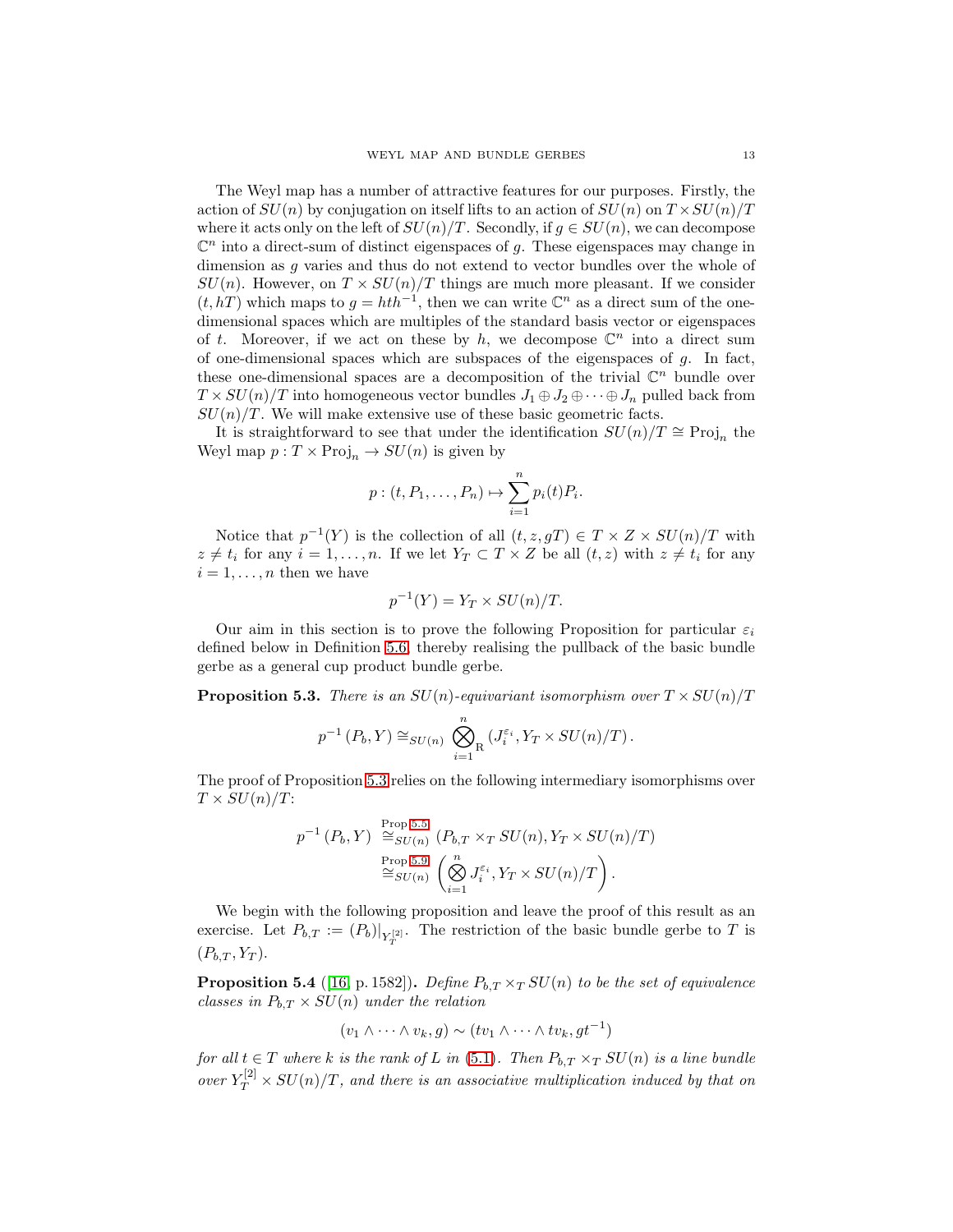$(P_{b,T}, Y_T)$  making

(5.2) 
$$
(P_{b,T} \times_T SU(n), Y_T \times SU(n)/T)
$$

an  $SU(n)$ -equivariant bundle gerbe over  $T \times SU(n)/T$  with respect to the  $SU(n)$ action on  $T \times SU(n)/T$  defined by multiplication on the  $SU(n)/T$  component.

The following proposition is shown in [\[16,](#page-25-0) Proposition 7.1].

<span id="page-13-1"></span>**Proposition 5.5** ([\[16,](#page-25-0) Proposition 7.3]). There is an  $SU(n)$ -equivariant bundle gerbe isomorphism over  $T \times SU(n)/T$ 

$$
(P_{b,T} \times_T SU(n), Y_T \times SU(n)/T) \cong_{SU(n)} p^{-1}(P_b, Y).
$$

Recall that  $T$  is the maximal torus of  $SU(n)$  consisting of diagonal matrices, and  $p_i: T \to S^1$  is the homomorphism sending  $t \in T$  to its *i*-th diagonal. To define  $\varepsilon_i$ we use the ordering on Z from Section [5.1.](#page-10-1) Let  $i \in \{1, ..., n\}$  throughout.

<span id="page-13-0"></span>**Definition 5.6.** Define  $\varepsilon_i: Y_T^{[2]} \to \mathbb{Z}$  by

$$
\varepsilon_i(z_1, z_2, t) = \begin{cases}\n1 & \text{if } z_1 > p_i(t) > z_2 \\
-1 & \text{if } z_2 > p_i(t) > z_1 \\
0 & \text{otherwise.} \n\end{cases}
$$

Notice that  $\varepsilon_i$  is a smooth function (that is, locally constant) on  $Y_T^{[2]}$  $T^{[4]}$ .

**Definition 5.7.** Let  $\mathbb{C}_{p_i}$  be the space  $\mathbb{C}$  equipped with the T-action  $v \cdot t := p_i(t^{-1})v$ .

Throughout this section, let  $\mathbb{C}_{p_i}^1 := \mathbb{C}_{p_i}, \mathbb{C}_{p_i}^{-1} := \mathbb{C}_{p_i}^*,$  and  $\mathbb{C}_{p_i}^0 := \mathbb{C}$ , where  $\mathbb{C}_{p_i}^0$  is equipped with the identity action. The space  $\mathbb{C}_{p_i}^*$  can be understood as the dual of  $\mathbb{C}_{p_i}$ , or equivalently as the space  $\mathbb C$  equipped with the dual action  $v \cdot t = p_i(t)v$ .

Recall that  $J_i \to SU(n)/T$  is the  $SU(n)$ -homogeneous line bundle defined by setting  $J_i := \mathbb{C} \times_{p_i} SU(n)$  under the relation  $(z, s) \sim_{p_i} (p_i(t^{-1})z, st)$  for all  $t \in T$ .

Proposition 5.8. There is an associative multiplication making

<span id="page-13-4"></span>(5.3) 
$$
(J_i^{\varepsilon_i}, Y_T \times SU(n)/T)
$$

a cup product bundle gerbe over  $T \times SU(n)/T$ . Moreover, this bundle gerbe is  $SU(n)$ -equivariant with respect to the  $SU(n)$ -action on  $T \times SU(n)/T$  defined by multiplication on the  $SU(n)/T$  component.

Proof. To see that this is a cup product bundle gerbe, and hence a bundle gerbe, it suffices to show that  $\varepsilon_i: Y_T^{[2]} \to \mathbb{Z}$  satisfies the cocycle condition  $\delta(\varepsilon_i) = 0$ . This is trivial to verify on the connected components of  $Y_T^{[2]}$  $T^{[2]}$ . The equivariance result follows easily.  $\Box$ 

<span id="page-13-2"></span>**Proposition 5.9.** There exists an  $SU(n)$ -equivariant bundle gerbe isomorphism over  $T \times SU(n)/T$ 

$$
(P_{b,T} \times_T SU(n), Y_T \times SU(n)/T) \cong_{SU(n)} \left( \bigotimes_{i=1}^n J_i^{\varepsilon_i}, Y_T \times SU(n)/T \right).
$$

*Proof.* First, we show there is a line bundle isomorphism  $P_{b,T} \cong \bigotimes \mathbb{C}_{p_i}^{\varepsilon_i} \times Y_T^{[2]}$  $T^{[2]}$ . Let  $(z_1, z_2, t) \in Y_T^{[2]}$  with  $z_1 > z_2$ . Suppose there are eigenvalues of t between  $z_1$  and  $z_2$ . Denote these eigenvalues by  $p_{k_1}(t), \ldots, p_{k_m}(t)$  for  $1 \leq k_1 \leq \cdots \leq k_m \leq n$ . Then

<span id="page-13-3"></span>(5.4) 
$$
L_{(z_1,z_2,t)} = E_{(t,p_{k_1}(t))} \oplus \cdots \oplus E_{(t,p_{k_m}(t))}
$$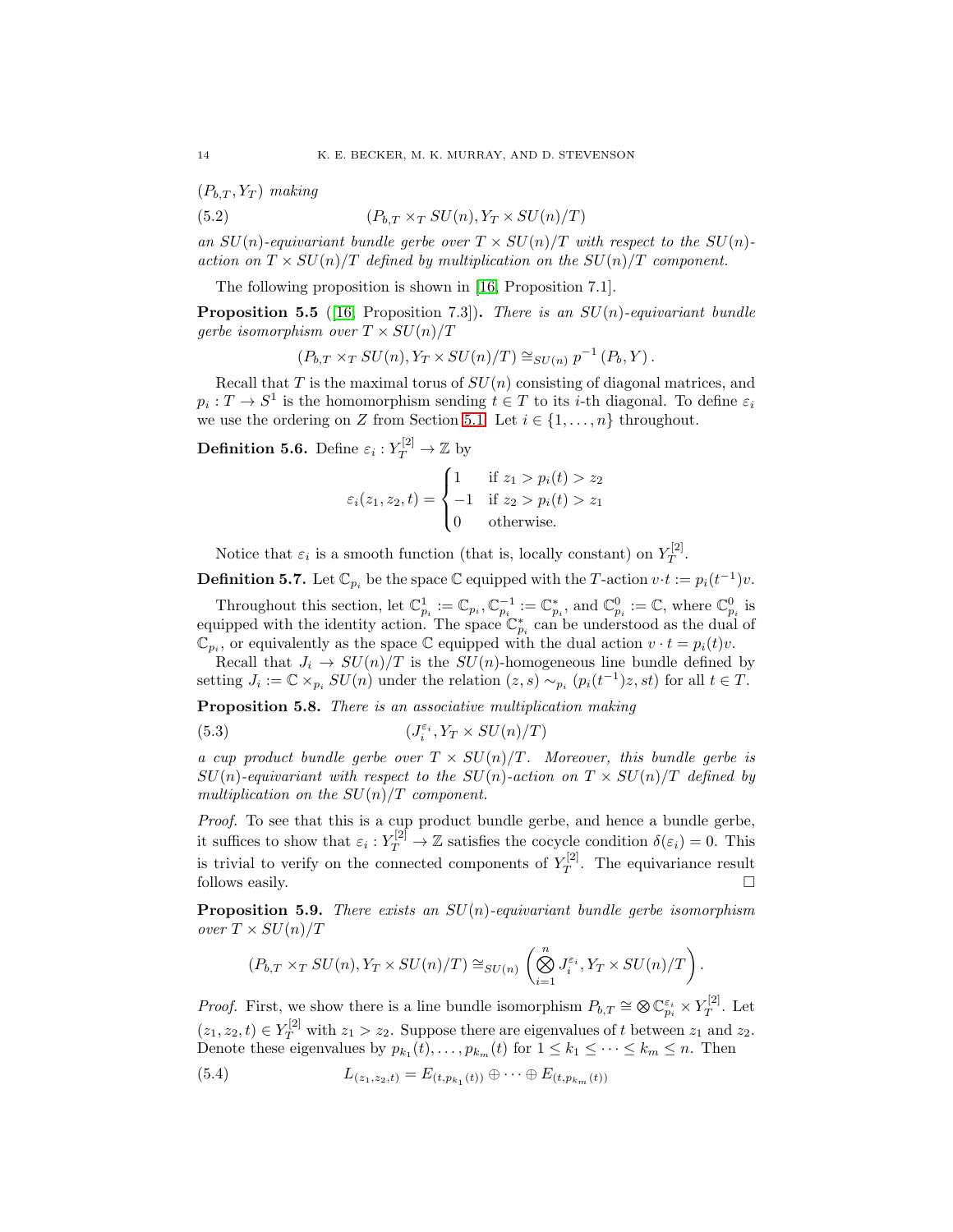$$
(P_{b,T})_{(z_1,z_2,t)} = \det(L_{(z_1,z_2,t)}) = \bigotimes_{z_1 > \lambda > z_2} \det(E_{(t,\lambda)}) = E_{(t,p_{k_1}(t))} \otimes \cdots \otimes E_{(t,p_{k_m}(t))}.
$$

Each eigenspace  $E_{(t,p_k(t))} \cong \mathbb{C}$  is equipped with a T-action  $v \cdot s := p_k(s^{-1})v$ , hence  $E_{(t,p_k(t))} \cong \mathbb{C}_{p_k}$  for each k. Since  $\varepsilon_{k_i}(z_1,z_2,t) = 1$  for  $i = 1,\ldots,m$  and  $\varepsilon_k = 0$ otherwise

$$
(P_{b,T})_{(z_1,z_2,t)} \cong \mathbb{C}_{p_{k_1}} \otimes \cdots \otimes \mathbb{C}_{p_{k_m}} \cong \mathbb{C}_{p_1}^{\varepsilon_1(z_1,z_2,t)} \otimes \cdots \otimes \mathbb{C}_{p_n}^{\varepsilon_n(z_1,z_2,t)}.
$$

By almost identical arguments, this holds over the other components of  $Y_T^{[2]}$  $T^{[2]}$ . Therefore we have an isomorphism  $P_{b,T} \cong \bigotimes_{i=1}^{n} \mathbb{C}_{p_i}^{\varepsilon_i} \times Y_T^{[2]}$  $T^{[2]}$ , as claimed. This implies we have an isomorphism

<span id="page-14-0"></span>(5.5) 
$$
P_{b,T} \times_T SU(n) \cong \left( \bigotimes \mathbb{C}_{p_i}^{\varepsilon_i} \times Y_T^{[2]} \right) \times_T SU(n),
$$

where the latter line bundle is  $SU(n)$ -equivariant with T-action defined by

<span id="page-14-1"></span>(5.6)  $(z_1, \ldots, z_n, u, g) \cdot t = (p_1(t^{-1})z_1, \ldots, p_n(t^{-1})z_n, u, gt).$ 

It can be verified that the line bundle isomorphism  $(5.5)$  is  $SU(n)$ -equivariant. This will act as our 'intermediary isomorphism'. Next, consider  $(\otimes_{i=1}^n \mathbb{C}_{p_i}^{\varepsilon_i}) \times_T SU(n)$ , the space of equivalence classes under the  $T$ -action defined similarly to  $(5.6)$ . This is an  $SU(n)$ -homogeneous line bundle over  $SU(n)/T$ , and it can be verified that the natural map

<span id="page-14-2"></span>
$$
(5.7) \left(\mathbb{C}_{p_1}^{\varepsilon_1} \otimes \cdots \otimes \mathbb{C}_{p_n}^{\varepsilon_n} \times Y_T^{[2]}\right) \times_T SU(n) \to Y_T^{[2]} \times \left(\mathbb{C}_{p_1}^{\varepsilon_1} \otimes \cdots \otimes \mathbb{C}_{p_n}^{\varepsilon_n} \times_T SU(n)\right)
$$

is a well-defined,  $SU(n)$ -equivariant line bundle isomorphism over  $Y_T^{[2]} \times SU(n)/T$ . It follows by the equivalence of linear representations and equivariant bundles that there are  $SU(n)$ -equivariant line bundle isomorphisms

$$
\mathbb{C}_{p_1}^{\varepsilon_1} \otimes \cdots \otimes \mathbb{C}_{p_n}^{\varepsilon_n} \times_T SU(n) \cong (\mathbb{C}_{p_1}^{\varepsilon_1} \times_T SU(n)) \otimes \cdots \otimes (\mathbb{C}_{p_n}^{\varepsilon_n} \times_T SU(n))
$$

$$
\cong J_1^{\varepsilon_1} \otimes \cdots \otimes J_n^{\varepsilon_n}.
$$

This, combined with [\(5.7\)](#page-14-2), implies there is an  $SU(n)$ -equivariant line bundle isomorphism

$$
\left(\bigotimes_{i=1}^n \mathbb{C}_{p_i}^{\varepsilon_i} \times Y_T^{[2]}\right) \times_T SU(n) \cong \bigotimes_{i=1}^n J_i^{\varepsilon_i}
$$

and hence, by  $(5.5)$ , we obtain an  $SU(n)$ -equivariant isomorphism of line bundles  $P_{b,T} \times_T SU(n) \cong \bigotimes_{i=1}^n J_i^{\varepsilon_i}$ . It remains to show that this isomorphism preserves the bundle gerbe product. Suppose  $(z_1, z_2, z_3, g) \in Y^{[3]}$  with  $z_1 > z_2 > z_3$ , and that there are eigenvalues of g between  $z_1$  and  $z_2$  and also between  $z_2$  and  $z_3$ . Then  $L_{(z_1,z_2,g)} \oplus L_{(z_2,z_3,g)} = L_{(z_1,z_3,g)}$  and the basic bundle gerbe product is induced from

$$
\det(L_{(z_1,z_2,t)})\otimes \det(L_{(z_2,z_3,t)})\cong \det(L_{(z_1,z_2,t)}\oplus L_{(z_2,z_3,t)})\cong \det(L_{(z_1,z_3,t)}).
$$

From the discussion above and equation [\(5.4\)](#page-13-3), each  $L_{(z_i,z_j,t)}$  decomposes into appropriate sums of powers of the  $J_l$ , so this becomes

$$
\bigotimes_{i=1}^n J_i^{\varepsilon_i(z_1,z_2,t)} \otimes \bigotimes_{i=1}^n J_i^{\varepsilon_i(z_2,z_3,t)} \cong \bigotimes_{i=1}^n J_i^{\varepsilon_i(z_1,z_3,t)},
$$

which is the cup product multiplication. The other cases proceed similarly.  $\Box$ 

and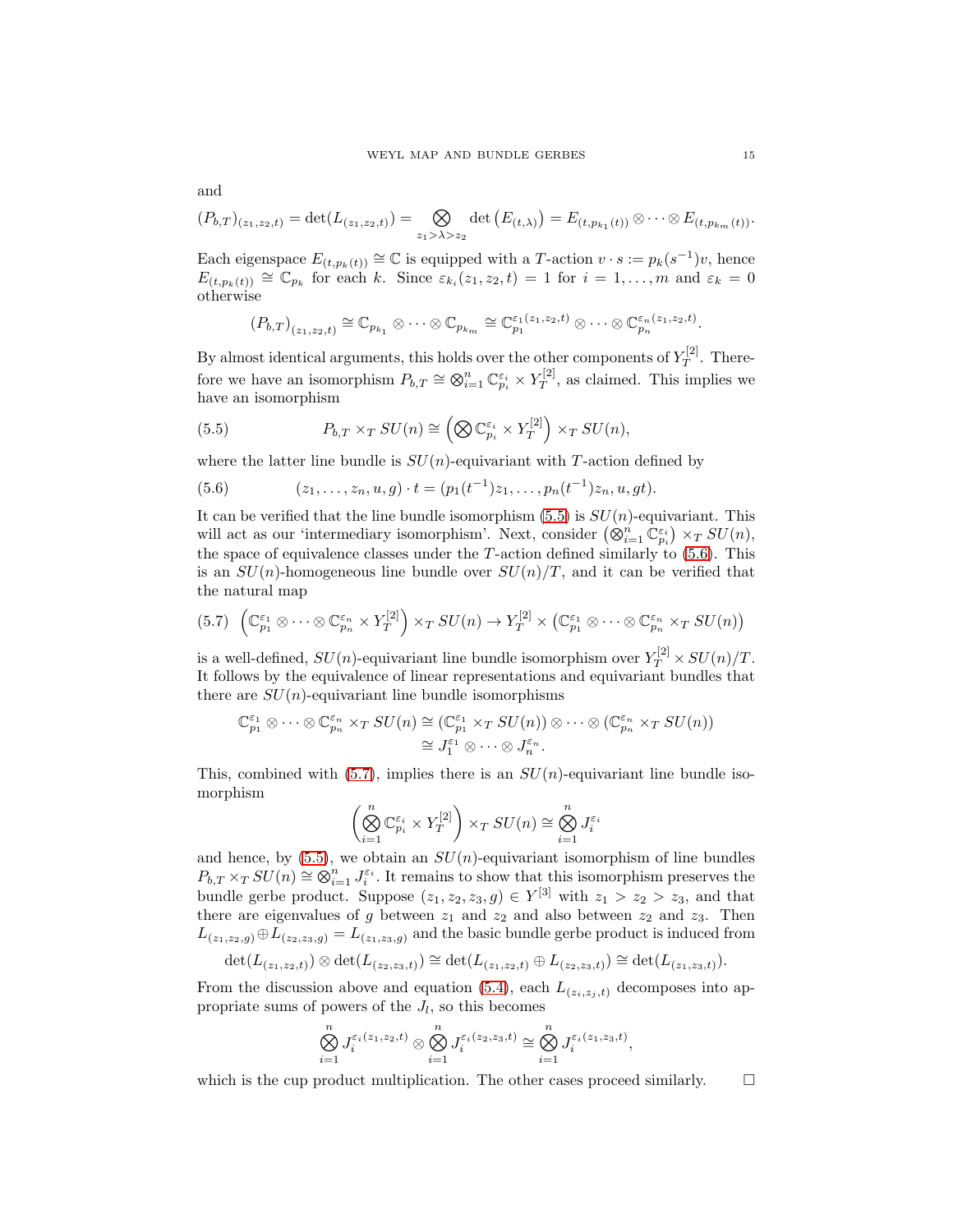Clearly, the reduced product of the  $SU(n)$ -equivariant bundle gerbes (5.[3\)](#page-13-4) will be an  $SU(n)$ -equivariant bundle gerbe. This leads us to our final isomorphism, which follows from Propositions [5.5](#page-13-1) and [5.9.](#page-13-2)

**Proposition [5.3.](#page-12-0)** There is an  $SU(n)$ -equivariant isomorphism over  $T \times SU(n)/T$ 

$$
p^{-1}(P_b, Y) \cong_{SU(n)} \bigotimes_{i=1}^n (J_i^{\varepsilon_i}, Y_T \times SU(n)/T).
$$

<span id="page-15-0"></span>5.3. Geometry of the pullback of the basic bundle gerbe. In [\[16\]](#page-25-0), connective data ( $\nabla_b$ ,  $f_b$ ) was defined on the basic bundle gerbe as follows. First, a connection on the bundle  $L$  defined in equation [\(5.1\)](#page-11-3) was constructed using orthogonal projection of the flat connection. Taking the highest exterior power of this connection gave rise to a bundle gerbe connection  $\nabla_b$  on the basic bundle gerbe. Second, the curving  $f_b$  was constructed using holomorphic functional calculus. We will not detail this construction here as we only need the connective data on the pullback of the basic bundle gerbe which is given by Proposition [5.10](#page-15-1) below from [\[16\]](#page-25-0).

Recall from Section [4.2](#page-8-2) that the cup product bundle gerbes  $(\tilde{J}_i^{\varepsilon_i}, Y_T \times SU(n)/T)$ can be endowed with a so-called cup product bundle gerbe connection using orthogonal projection, similar to Proposition [4.4.](#page-9-2) This in turn induces a general cup product bundle gerbe connection on  $\otimes_R (J_i^{\varepsilon_i}, Y_T \times SU(n)/T)$  in the obvious way. We see that this general cup product bundle gerbe connection and  $\nabla_b$  are both tensor products of or the determinant of connections defined by orthogonal projection of the flat connection onto subbundles. By the naturality of these constructions it follows that the pulled back connection on  $p^{-1}(P_b, Y)$  under the isomorphism in Proposition [5.3](#page-12-0) is the general cup product connection on  $\otimes_R (J_i^{\varepsilon_i}, Y_T \times SU(n)/T)$ .

<span id="page-15-1"></span>**Proposition 5.10** ([\[16,](#page-25-0) Appendix B]). Let  $\nabla_{p*b}$  be the connection on the pullback of the basic bundle gerbe by the Weyl map induced by  $\nabla_b$ . The pulled back curving and curvature are given by

<span id="page-15-2"></span>(5.8) 
$$
f_{p^*b} = \frac{i}{4\pi} \sum_{\substack{i,k=1\\i\neq k}}^n (\log_z p_i - \log_z p_k + (p_k - p_i)p_k^{-1}) \text{tr}(P_i dP_k dP_k)
$$

and

<span id="page-15-3"></span>(5.9) 
$$
\omega_{p^*b} = \frac{i}{4\pi} \sum_{\substack{i,k=1 \ i \neq k}}^n (p_i^{-1}dp_i - p_k^{-1}dp_k - p_k^{-1}dp_i + p_k^{-1}dp_k p_k^{-1}p_i) \operatorname{tr}(P_i dP_k dP_k) - \frac{i}{4\pi} \sum_{\substack{i,k=1 \ i \neq k}}^n p_i p_k^{-1} \operatorname{tr}(dP_i dP_k dP_k).
$$

Here  $\log_z$  is the branch of the logarithm defined by cutting along the ray through  $z \neq 1$  and requiring  $\log_z(1) = 0$ . Note that here and in the remainder of this work, we abuse notation and let the homomorphisms  $p_i$  and projections  $P_i$  be defined on the spaces  $Y_T \times SU(n)/T$ ,  $X_T \times SU(n)/T$ , or  $(X_T \times_T Y_T) \times SU(n)/T$  depending on the context.

The formulae in Proposition [5.10](#page-15-1) can be simplified in a way that makes them more comparable to the Weyl bundle gerbe data as follows.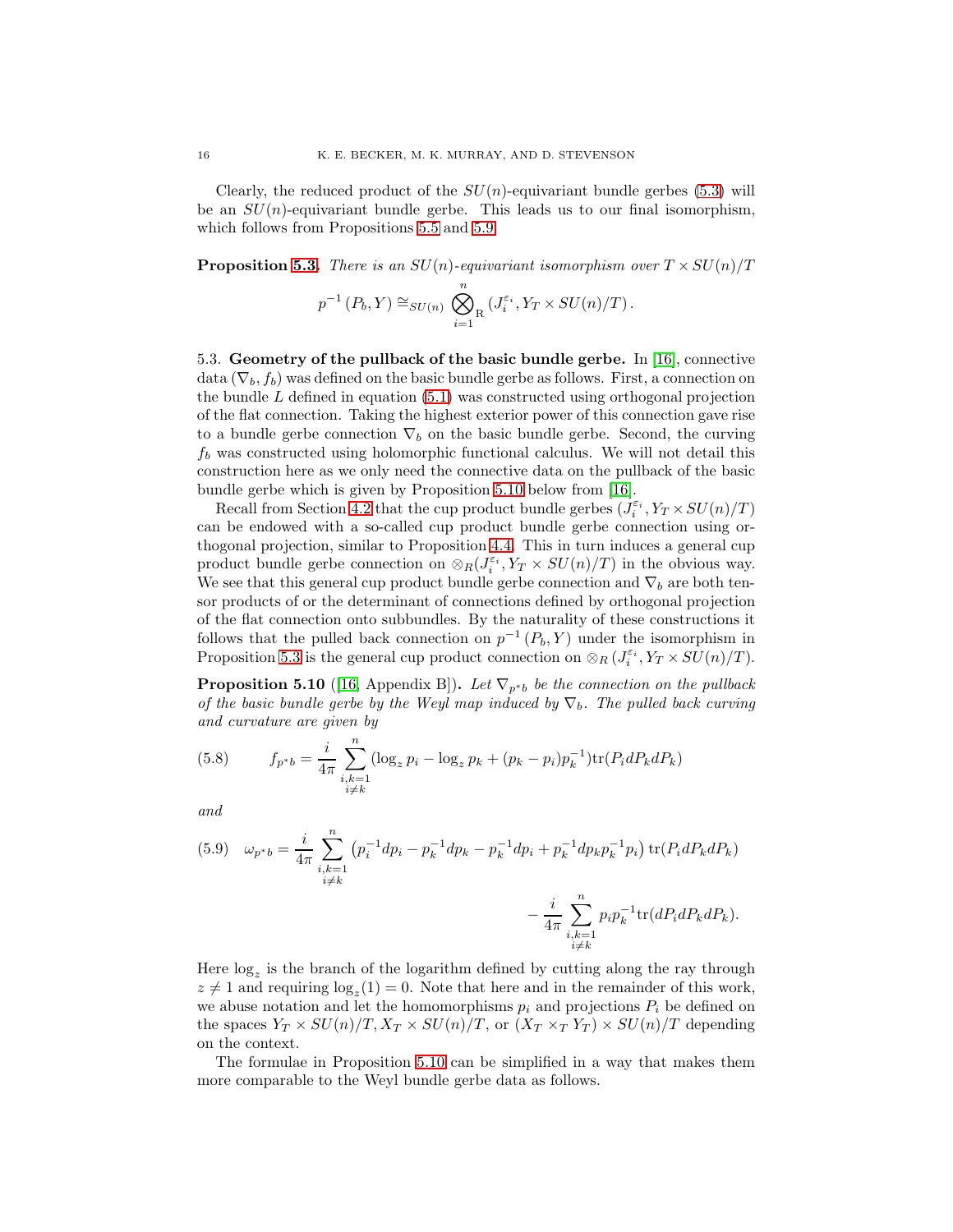<span id="page-16-3"></span>**Proposition 5.11.** Let  $\nabla_{p^*b}$  be the connection on the pullback of the basic bundle gerbe and  $\pi_{p^*b}: Y_T \times SU(n)/T \to T \times SU(n)/T$  be projection. Define  $\beta \in$  $\Omega^2(T \times SU(n)/T)$  by

$$
\beta = -\frac{i}{4\pi} \sum_{\substack{i,k=1\\i\neq k}}^n p_i p_k^{-1} \text{tr}(P_i dP_k dP_k).
$$

Then

<span id="page-16-1"></span>(5.10) 
$$
f_{p^*b} = \sum_{k=1}^n \left(\frac{-1}{2\pi i} \log_z p_k\right) \text{tr}(P_k dP_k dP_k) + (\pi_{p^*b})^* \beta
$$

and consequently

<span id="page-16-2"></span>(5.11) 
$$
\omega_{p^*b} = -\frac{1}{2\pi i} \sum_{k=1}^n p_k^{-1} dp_k \text{tr}(P_k dP_k dP_k) + d\beta
$$

Proof. The proof needs a number of ingredients, some of which are proved in the Appendix. Firstly, we know that  $\sum_{k=1}^{n} P_k = I$  and thus  $\sum_{k=1}^{n} dP_k = 0$ . Also as shown in the Appendix if  $i \neq k$  then  $\text{tr}(P_i dP_k dP_k) = -\text{tr}(P_k dP_i dP_i)$ . Again from the Appendix  $\sum_{k=1}^{n} tr(P_k dP_k dP_k) = 0$ . Using these it is straightforward to show that  $(5.8)$  reduces to  $(5.10)$  and  $(5.9)$  reduces to  $(5.11)$ .

<span id="page-16-0"></span>5.4. Other choices of general cup product bundle gerbes. By comparing the curving and three-curvature of the Weyl bundle gerbe with the curving and three-curvature of the pullback of the basic bundle gerbe from Proposition [5.11,](#page-16-3) we can begin to establish a relationship between these bundle gerbes. To do so, we require the following key observation.

<span id="page-16-4"></span>**Lemma 5.12.** For each  $i = 1, \ldots, n$  and  $(z, w, t) \in Y_T^{[2]}$  $T^{[2]},$  $\varepsilon_i(z, w, t) = \frac{1}{2\pi i} \left( \log_z p_i(t) - \log_w p_i(t) \right).$ 

*Proof.* Recall Definition [5.6.](#page-13-0) Let  $(z, w, t) \in Y_T^{[2]}$  with  $z > w$ . If  $w < p_i(t) < z$ ,  $\log_z p_i(t) - \log_w p_i(t) = 2\pi i$ . Otherwise, this difference is zero. Therefore in general

$$
\log_z p_i(t) - \log_w p_i(t) = \begin{cases} 2\pi i & \text{if } z > p_i(t) > w \\ -2\pi i & \text{if } w > p_i(t) > z \\ 0 & \text{otherwise.} \end{cases}
$$

Dividing through by  $2\pi i$ , we see that this is precisely the definition of  $\varepsilon_i$ .

 $\Box$ 

It follows from Propositions [4.3](#page-9-1) and [3.7](#page-7-1) and equations [\(5.10\)](#page-16-1) and [\(5.11\)](#page-16-2) that if we let  $\varphi_i = -\frac{1}{2\pi i} \log_z(p_i)$ :  $Y_T \to \mathbb{R}$ , then  $\delta(\varphi_i) = \varepsilon_i$  and we can construct a general cup product curving f and curvature  $\omega$  for the pullback of the basic bundle gerbe which would be

$$
f = \sum_{k=1}^{n} \left( \frac{-1}{2\pi i} \log_z p_k \right) \text{tr}(P_k dP_k dP_k) = f_{p^*b} - (\pi_{p^*b})^* \beta
$$
  

$$
\omega = -\frac{1}{2\pi i} \sum_{k=1}^{n} p_k^{-1} dp_k \text{tr}(P_k dP_k dP_k) = \omega_{p^*b} - d\beta.
$$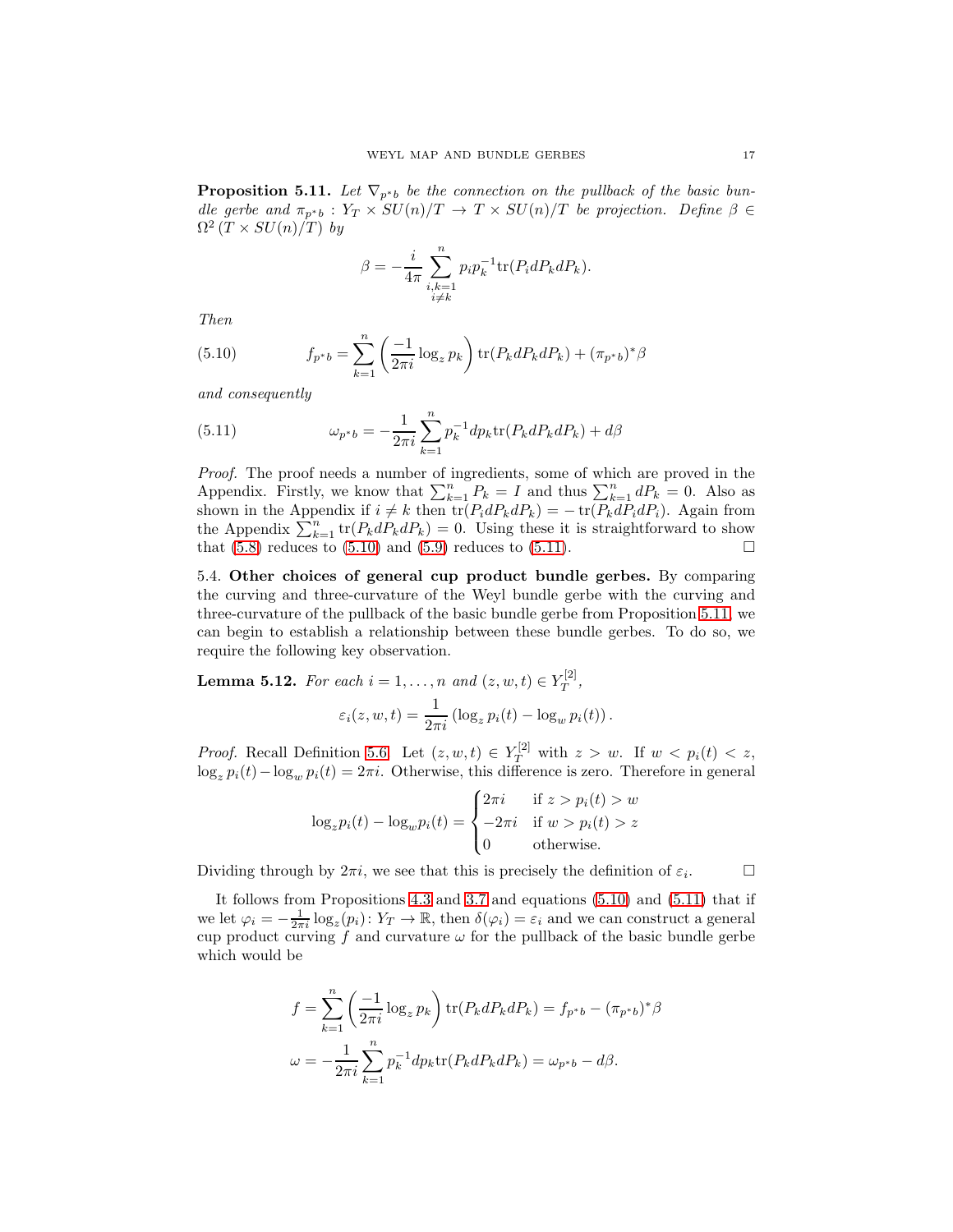We can ask more generally if there is a choice of functions  $f_i: Y_T^{[2]} \to \mathbb{Z}$  and  $\varphi_i: Y_T \to \mathbb{R}$  satisfying  $\delta(\varphi_i) = f_i$  such that the curving f and three-curvature  $\omega$  of the resulting general cup product bundle gerbe of  $J_i$  and  $f_i$  satisfy  $f_{p^*b} = f$  and  $\omega_{p^*b} = \omega$ . For this to hold we would require functions  $\alpha_i : T \times SU(n)/T \to \mathbb{R}$  for  $i = 1, \ldots, n$  such that  $\beta = \sum_{i=1}^{n} \alpha_i \text{tr}(P_i dP_i dP_i)$ . We claim that for  $n > 2$  this is not possible.

**Proposition 5.13.** If  $n > 2$ , there do not exist functions  $\alpha_i : T \times SU(n)/T \to \mathbb{R}$ for  $i = 1, ..., n$  such that  $\beta = \sum_{i=1}^{n} \alpha_i \text{tr}(P_i dP_i dP_i)$ .

*Proof.* By Lemma [A.2,](#page-23-0) there exists  $\beta_{ij}$  such that  $\beta$  decomposes into the sums

$$
\beta = \sum_{i < j < n} (\beta_{ij} - \beta_{in} + \beta_{jn}) \text{tr}(P_j dP_i dP_i) - \sum_{i < n} \beta_{in} \text{tr}(P_i dP_i dP_i).
$$

Moreover, the first of these summations is non-zero by Lemma [A.2](#page-23-0) (3). By Lemma [A.1](#page-22-1) (4),  $\sum_{k=1}^{n} \alpha_k \text{tr}(P_k dP_k dP_k) = \sum_{k \leq n} (\alpha_k - \alpha_n) \text{tr}(P_k dP_k dP_k)$ . Therefore it suffices to show that

<span id="page-17-2"></span>(5.12) 
$$
\text{span}\,\{\text{tr}(P_j dP_i dP_i) \mid i < j < n\} \cap \text{span}\,\{\text{tr}(P_k dP_k dP_k) \mid k < n\} = \{0\}.
$$

Let  $E_{ij}$  be the  $n \times n$  matrix with a 1 in the  $(i, j)$  entry and zeros elsewhere. Set  $O_i := E_{ii}$ . Then

<span id="page-17-0"></span>
$$
(5.13)\t\t\t E_{ij}E_{kl}=\delta_{jk}E_{il}
$$

$$
(5.14) \t\t\t OiEkl = \deltaikEkl
$$

<span id="page-17-1"></span>
$$
(5.15) \t\t\t E_{kl}O_i = \delta_{il}E_{kl}.
$$

The root spaces for the Lie algebra  $LSU(n)$  are spanned by matrices of the form  $A_{ij}^{\mu} = \mu E_{ij} - \overline{\mu} E_{ji}$  for  $\mu \in \overline{\mathbb{C}}$ . Let  $\gamma(t) = g \exp(tX)T$  be a curve in  $SU(n)/T$ through  $gT$ . So

$$
P_i(\gamma(t)) = g \exp(tX) O_i \exp(-tX) g^{-1}
$$

and  $dP_i(gX) = g[X, O_i]g^{-1}$ . Using this, it can be verified easily that

$$
tr(P_j dP_i dP_i)(gX, gY) = -tr(O_j X O_i Y) + tr(O_j Y O_i X)
$$
  
\n
$$
tr(P_i dP_i dP_i)(gX, gY) = tr(-O_i XY) + tr(O_i X O_j Y)
$$
  
\n
$$
+ tr(O_j Y X) - tr(O_i Y O_j X).
$$

In particular, using equations  $(5.13) - (5.15)$  $(5.13) - (5.15)$ , a simple computation yields

<span id="page-17-3"></span>(5.16) 
$$
\text{tr}(P_j dP_i dP_i)(gA_{in}^{\mu}, gA_{in}^{\lambda}) = 0
$$

<span id="page-17-4"></span>(5.17) and 
$$
\text{tr}(P_i dP_i dP_i)(gA_{in}^{\mu}, gA_{in}^{\lambda}) = \delta_{ki}(\overline{\lambda}\mu - \mu\overline{\lambda}).
$$

Consider an element

$$
\sum_{i < j < n} b_{ij} \text{tr}(P_j dP_i dP_i) = \sum_{k < n} \alpha_k \text{tr}(P_k dP_k dP_k)
$$

in the intersection from  $(5.12)$ . By equations  $(5.16)$  and  $(5.17)$ , evaluating this element at  $(gA_{kn}^{\mu}, gA_{kn}^{\lambda})$  yields  $0 = \alpha_k(\lambda \overline{\mu} - \mu \overline{\lambda})$ . Choosing  $\lambda$  and  $\mu$  so that  $\alpha_k = 0$ for all k proves  $(5.12)$ .

By the earlier discussion, the following corollary is immediate.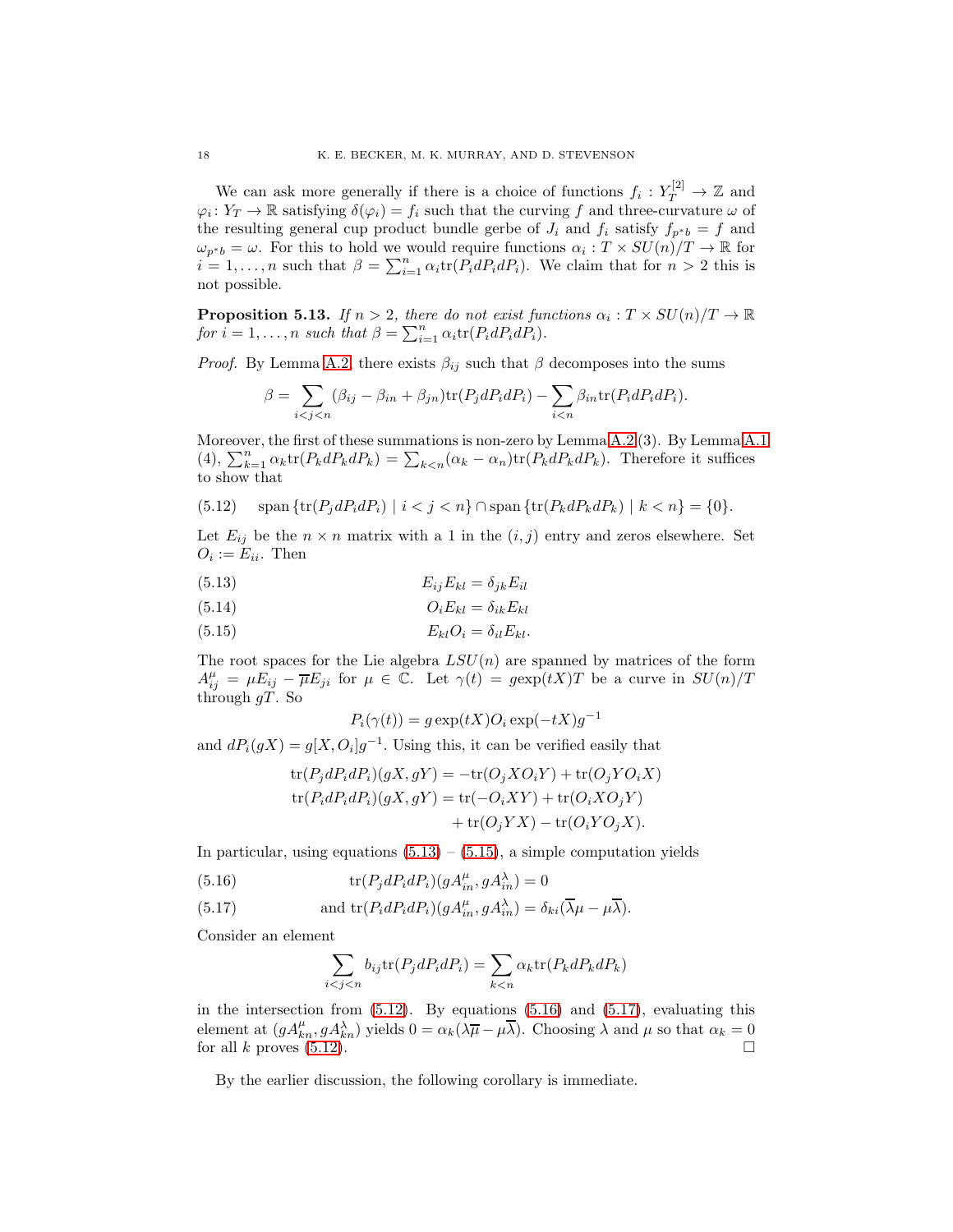**Corollary 5.14.** Let  $n > 2$ . There does not exist a choice of functions  $f_i: Y_T^{[2]} \to \mathbb{Z}$ and  $\varphi_i \colon Y_T \to \mathbb{R}$  satisfying  $\delta(\varphi_i) = f_i$  such that the curving f and three-curvature  $\omega$  of the resulting general cup product bundle gerbe of  $J_i$  and  $f_i$  satisfy  $f_{p^*b} = f$ and  $\omega_{p^*b} = \omega$ .

#### 6. The stable isomorphism

<span id="page-18-1"></span><span id="page-18-0"></span>6.1. Set up of the problem. Our central aim in this section is to prove that the pullback of the basic bundle gerbe by the Weyl map is  $SU(n)$ -stably isomorphic to the Weyl bundle gerbe, i.e.

<span id="page-18-3"></span>(6.1) 
$$
p^{-1}(P_b, Y) \cong_{SU(n)\text{-stab}} (P_c, X).
$$

By Definition [4.6](#page-9-4) and Proposition [5.3,](#page-12-0) [\(6.1\)](#page-18-3) is equivalent to

$$
\bigotimes_{i=1}^n \left( J_i^{\varepsilon_i}, Y_T \times SU(n)/T \right) \cong_{SU(n)\text{-stab}} \bigotimes_{i=1}^n \left( J_i^{d_i}, X_T \times SU(n)/T \right)
$$

Since both of these bundle gerbes are general cup product bundle gerbes, Corollary [3.5](#page-6-3) applies to give us the following result.

<span id="page-18-7"></span>**Proposition 6.1.** The pullback of the basic bundle gerbe is  $SU(n)$ -stably isomorphic to the Weyl bundle gerbe if, for all  $i = 1, \ldots, n$ , there exist smooth functions  $h_i: (X_T \times_T Y_T) \times SU(n)/T \rightarrow \mathbb{Z}$  such that

<span id="page-18-6"></span>(6.2) 
$$
\varepsilon_i(z, w, t) - (x_i - y_i) = h_i(y, w, t, gT) - h_i(x, z, t, gT)
$$

<span id="page-18-2"></span>for all  $(x = (x_1, ..., x_n), y = (y_1, ..., y_n), z, w, t, gT) \in (X_T \times_T Y_T)^{[2]} \times SU(n)/T$ .

6.2. Finding the stable isomorphism. It follows from a standard fact in bundle gerbe theory that, if equation  $(6.1)$  holds with respect to the connective data  $(\nabla_{p^*b}, f_{p^*b}), (\nabla_c, f_c)$  from Propositions [5.11](#page-16-3) and [4.9,](#page-10-3) there exists a trivialising line bundle R with connection  $\nabla_R$  and  $\beta \in \Omega^2(T \times SU(n)/T)$  such that

<span id="page-18-4"></span>(6.3) 
$$
f_{p^*b} - f_c = F_{\nabla_R} + \pi^*\beta
$$

$$
\omega_{p^*b} - \omega_c = d\beta
$$

for  $\pi$ :  $(X_T \times_T Y_T) \times SU(n)/T \rightarrow T \times SU(n)/T$  projection. As in Corollary [3.5](#page-6-3) we take  $R$  to be the line bundle

<span id="page-18-5"></span>
$$
R := \bigotimes_{i=1}^{n} J_i^{h_i} \to (X_T \times_T Y_T) \times SU(n)/T
$$

where we implicitly pull  $J_i$  back from  $SU(n)/T$  to  $(X_T \times_T Y_T) \times SU(n)/T$ . Here, the functions  $h_i: (X_T \times_T Y_T) \times SU(n)/T$  are parameters that we aim to define. In this situation we can take  $\nabla_R$  to be the product connection and thus

(6.4) 
$$
F_{\nabla_R} = \sum_{i=1}^n h_i \operatorname{tr}(P_i dP_i dP_i).
$$

First we compare the curving and curvature for the two bundle gerbes.

**Proposition 6.2.** The pulled back connective data for  $(P_{p^*b}, Y_T \times SU(n)/T)$  from Proposition [5.11](#page-16-3) and the Weyl bundle gerbe connective data for  $(P_c, X_T \times SU(n)/T)$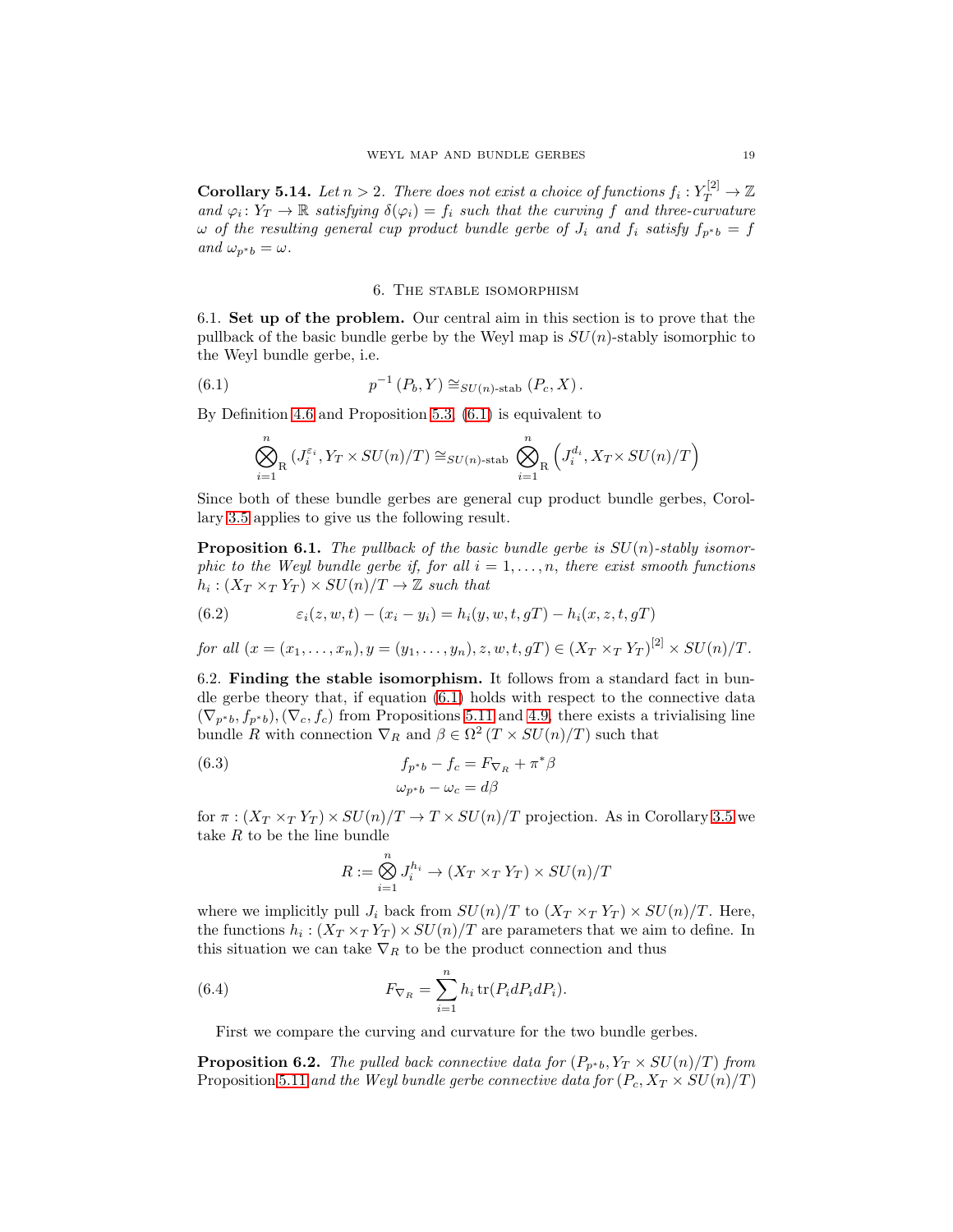from Proposition [3.6](#page-7-0) satisfy

$$
f_{p^*b} - f_c = \sum_{k=1}^n \left( -\frac{1}{2\pi i} \log_z p_k + x_i \right) \text{tr}(P_k dP_k dP_k) + \pi^* \beta
$$
  

$$
\omega_{p^*b} - \omega_c = -\frac{1}{2\pi i} \sum_{k=1}^n p_k^{-1} dp_k \text{tr}(P_k dP_k dP_k) + d\beta.
$$

It follows by comparison with equations  $(6.3)$  and  $(6.4)$  that we want to take

$$
h_i(x, z, t, gT) = x_i - \frac{1}{2\pi i} \log_z p_i(t)
$$

for all  $i = 1, \ldots, n$ . It remains to be shown that these  $h_i$  satisfy equation [\(6.2\)](#page-18-6) and hence define the required stable isomorphism.

<span id="page-19-1"></span>**Proposition 6.3.** For  $i = 1, ..., n$  define  $h_i : (X_T \times_T Y_T) \times SU(n)/T \to \mathbb{Z}$  by

$$
h_i(x, z, t, gT) = x_i - \frac{1}{2\pi i} \log_z p_i(t)
$$

for  $(x = (x_1, \ldots, x_n), z, w, t, gT) \in (X_T \times_T Y_T) \times SU(n)/T$ . Then  $h_i$  is smooth and  $\varepsilon_i(z, w, t) - x_i + y_i = h_i(y, w, t, gT) - h_i(x, z, t, gT)$ 

for all 
$$
(x = (x_1, \ldots, x_n), y = (y_1, \ldots, y_n), z, w, t, gT) \in (X_T \times_T Y_T)^{[2]} \times SU(n)/T
$$
.

*Proof.* First, note that  $h_i(x, z, t, gT) \in \mathbb{Z}$  since  $e^{2\pi i x_i} = p_i(t)$ , so upon exponentiating  $h_i$  we obtain  $e^{2\pi i h_i} = e^{2\pi i x_i} p_i(t)^{-1} = 1$ . Smoothness of  $h_i$  follows by noting that log is smooth over the given range as  $z \neq p_i(t)$ . By Lemma [5.12,](#page-16-4)

$$
h_i(y, w, t, gT) - h_i(x, z, t, gT) = y_i - x_i + \frac{1}{2\pi i} (\log_z p_i(t) - \log_w p_i(t))
$$
  
=  $y_i - x_i + \varepsilon_i(z, w, t),$ 

so these are the desired functions  $h_i$ .

$$
\qquad \qquad \Box
$$

The next result then follows immediately from Propositions [6.1](#page-18-7) and [6.3.](#page-19-1) A more precise statement of this result will be provided in Theorem [6.8.](#page-21-0)

<span id="page-19-2"></span>**Proposition 6.4.** The Weyl bundle gerbe is  $SU(n)$ -stably isomorphic to the pullback of the basic bundle gerbe by the Weyl map, i.e.

$$
(P_c, X) \cong_{SU(n)\text{-stab}} p^{-1}(P_b, Y).
$$

<span id="page-19-0"></span>6.3. **Comparing holonomies.** Recall that bundle gerbes are  $D$ -stably isomorphic if they are stably isomorphic as bundle gerbes with connective data. It is a standard fact that, if two bundles gerbes over a surface are D-stably isomorphic, then they have the same holonomy. Therefore if we can show our bundle gerbes have different holonomies on a surface  $\Sigma \subset T \times SU(n)/T$ , then the restriction of our bundle gerbes to  $\Sigma$  (and hence the original bundle gerbes) cannot be D-stably isomorphic, and their D-stable isomorphism classes (Deligne classes) will not be equal.

By our choice of trivialising line bundle, the curvings of the pullback of the basic bundle gerbe and Weyl bundle gerbe satisfy

<span id="page-19-3"></span>(6.5) 
$$
f_{p^*b} = f_c + F_{\nabla_R} + \pi^* \beta_n
$$

<span id="page-19-4"></span>(6.6) for 
$$
\beta_n = -\frac{i}{4\pi} \sum_{\substack{i,k=1 \ i \neq k}}^n p_i p_k^{-1} \text{tr}(P_i dP_k dP_k).
$$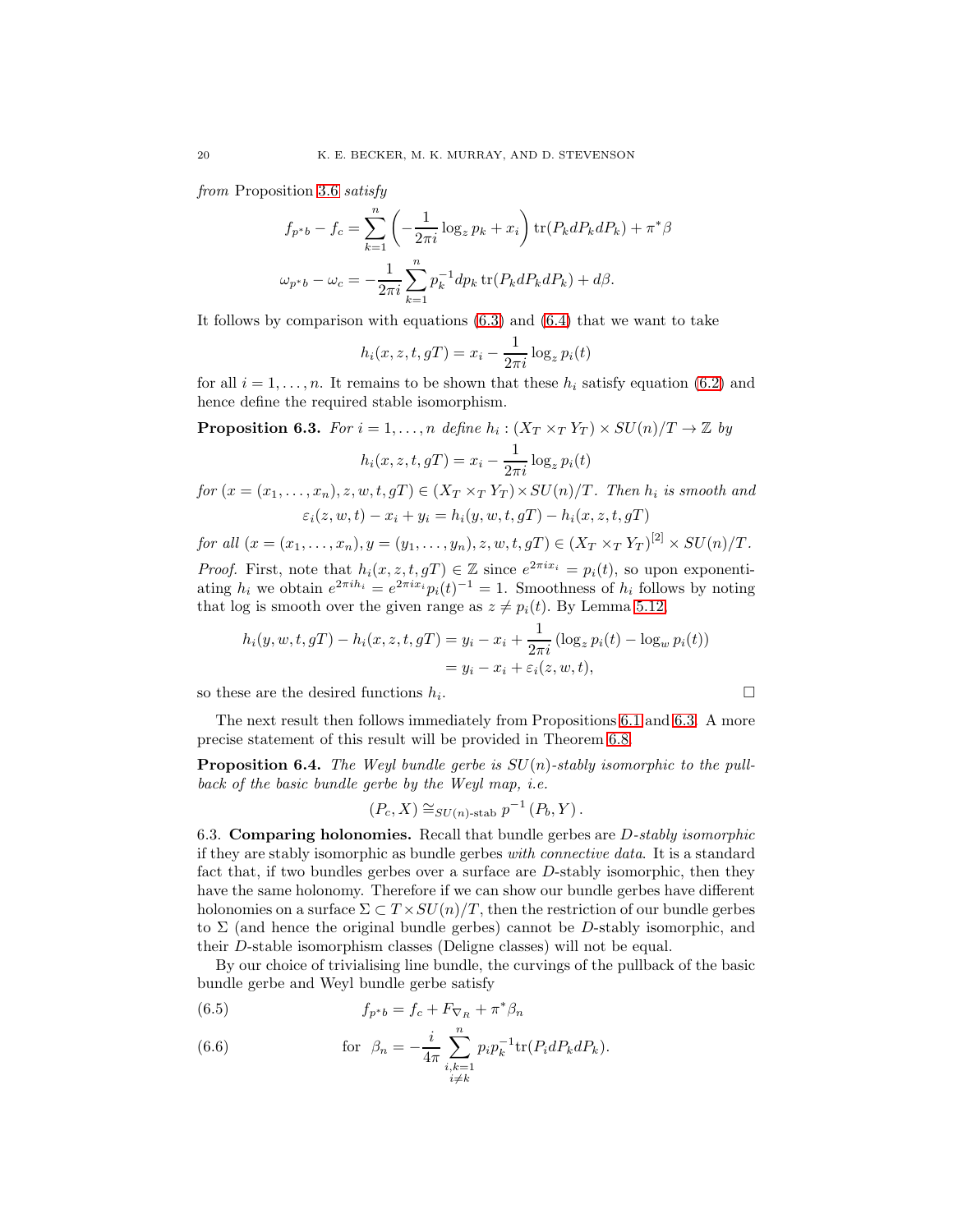Here we introduce the notation  $\beta_n$  to emphasise that  $\beta_n$  is defined on  $T \times SU(n)/T$ . It follows from Proposition [6.4,](#page-19-2) equation [\(6.5\)](#page-19-3) and standard facts in holonomy that, for  $\Sigma \subset T \times SU(n)/T$  a surface, the holonomies of the pullback of the basic bundle gerbe and Weyl bundle gerbe satisfy

<span id="page-20-0"></span>(6.7) 
$$
\operatorname{hol}((\nabla_{p^*b}, f_{p^*b}), \Sigma) = \exp\left(\int_{\Sigma} \beta_n\right) \operatorname{hol}((\nabla_c, f_c), \Sigma).
$$

It could be the case that  $\int_{\Sigma} \beta_n = k2\pi i$  for some  $k \in \mathbb{Z}$ , implying these holonomies are equal. We next show that there exists a surface  $\Sigma_2 \subset T \times SU(2)/T$  for which  $\int_{\Sigma_2} \beta_2 \neq k2\pi i$  for any  $k \in \mathbb{Z}$ . We will then generalise this result to obtain a surface  $\Sigma_n \subset T \times SU(n)/T$  for which hol $((\nabla_{p^*b}, f_{p^*b}), \Sigma_n) \neq hol((\nabla_c, f_c), \Sigma_n).$ 

<span id="page-20-1"></span>**Proposition 6.5.** Define a surface  $\Sigma_2 \subset T \times SU(2)/T \cong S^1 \times S^2$  by  $\Sigma_2 :=$  ${e^{\pi i/4}} \times S^2$ . Then the holonomies of the pullback of the basic bundle gerbe over  $SU(2)$  and the Weyl bundle gerbe over  $T \times SU(2)/T$  are not equal over  $\Sigma_2$ .

*Proof.* By equation [\(6.7\)](#page-20-0), we need only show that  $\int_{\Sigma_2} \beta_2 \neq k2\pi i$  for any  $k \in \mathbb{Z}$ . Since  $P_1 + P_2 = 1$  and  $p_2 = p_1^{-1}$ , by setting  $P := P_1$  and  $p := p_1$  in equation [\(6.6\)](#page-19-4) we obtain

$$
\beta_2 = \frac{i}{4\pi} (p^2 - p^{-2}) \text{tr}(PdPdP).
$$

It is a standard fact that  $tr(PdPdP)$  is the curvature of the tautological line bundle over  $S^2$ , which has chern class minus one, i.e.  $\frac{i}{2\pi} \int_{S^2} tr(P dP dP) = -1$ . Therefore

$$
\int_{\Sigma_2} \beta_2 = \frac{ie^{\frac{i\pi}{2}} - ie^{-\frac{i\pi}{2}}}{4\pi} \int_{S^2} tr(PdPdP)
$$

$$
= \frac{-e^{\frac{i\pi}{2}} + e^{-\frac{i\pi}{2}}}{2\pi}
$$

$$
= \frac{1}{\pi i} \neq k2\pi i \,\forall \, k \in \mathbb{Z},
$$

hence  $\exp\left(\int_{\Sigma_2} \beta_2\right) \neq 1$  and the holonomies are not equal over this surface.  $\Box$ 

**Corollary 6.6.** There exists a surface  $\Sigma_n \subset T \times SU(n)/T$  such that

$$
\mathrm{hol}((\nabla_{p^*b}, f_{p^*b}), \Sigma_n) \neq \mathrm{hol}((\nabla_c, f_c), \Sigma_n).
$$

*Proof.* First, note that surface  $\Sigma_2 = \{e^{\pi i/4}\} \times S^2$  from Proposition [6.5](#page-20-1) is an embedded submanifold of  $T \times SU(n)/T$  with respect to the inclusion  $\iota: SU(2)/T_1 \hookrightarrow$  $SU(n)/T_{n-1}$  defined by

$$
XT_1 \mapsto \left[\begin{array}{c|c} X & 0 \\ \hline 0 & \mathbf{I}_{n-2} \end{array}\right] T_{n-1}.
$$

Here,  $T_1, T_{n-1}$  denote the subgroups of diagonal matrices in  $SU(2)$  and  $SU(n)$ respectively, and  $\mathbf{I}_{n-2}$  is the  $(n-2) \times (n-2)$  identity matrix. Let  $\Sigma_n := \iota(\Sigma)$ . By equation [\(6.7\)](#page-20-0) it suffices to show that

$$
\int_{\Sigma_n} \beta_n = \int_{\Sigma_2} \iota^* \beta_n \neq k 2\pi i
$$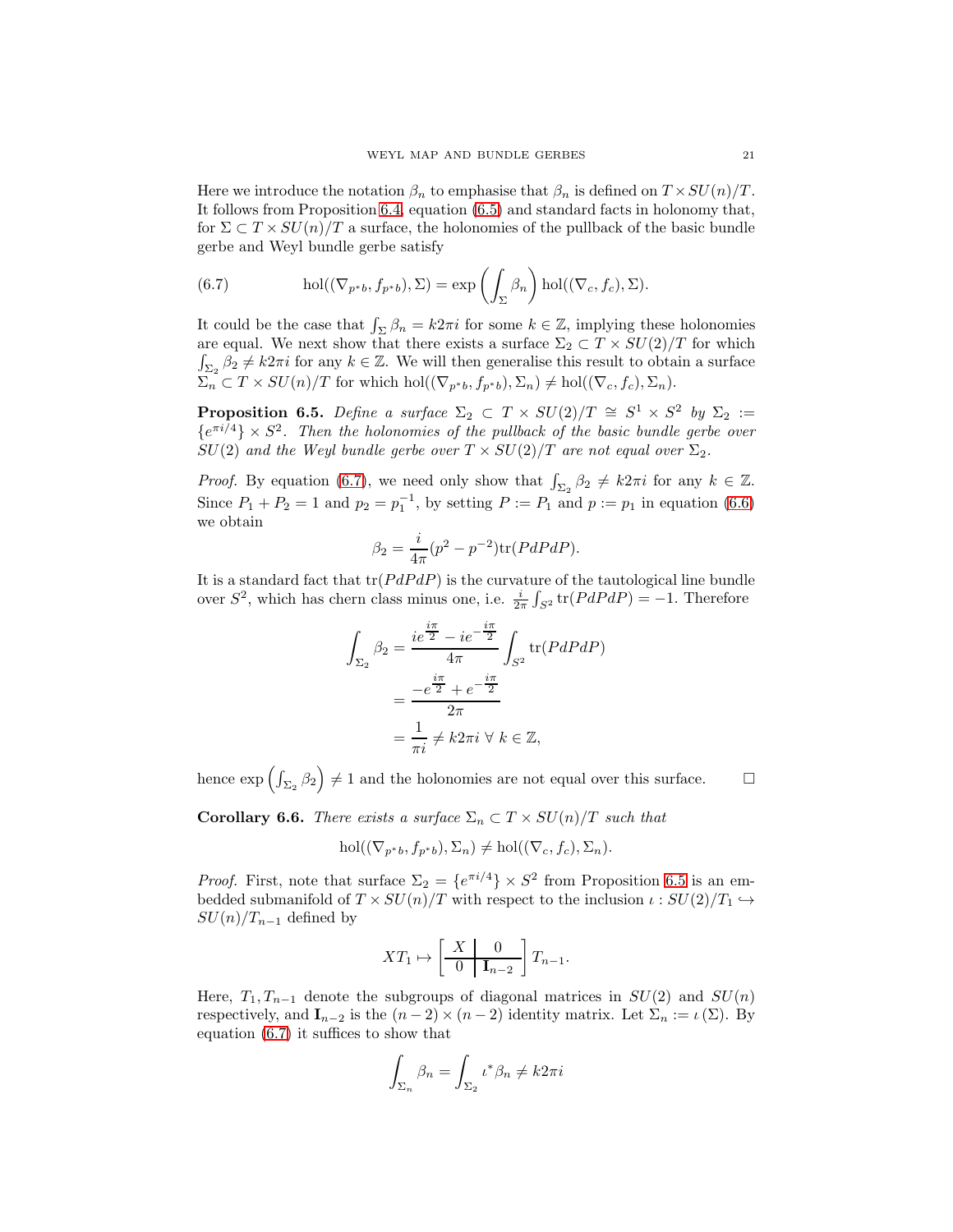for any  $k \in \mathbb{Z}$ . To do so, we prove that  $\iota^* \beta_n = \beta_2$ , hence  $\int_{\Sigma_n} \beta_n \neq k2\pi i$  by the proof of Proposition [6.5.](#page-20-1) We compute  $\iota^*\beta_n$  as follows. Recall that the maps  $p_i: T \to S^1$ were defined as projection onto the *i*-th diagonal. Clearly

$$
p_i \circ \iota = \begin{cases} p_i & \text{if } i = 1, 2 \\ 1 & \text{if } 2 < i \le n. \end{cases}
$$

Further recall that  $P_i$  was defined to be orthogonal projection onto  $J_i := \mathbb{C} \times_{p_i} I$  $SU(n)$ , where  $p_i$  was the relation  $(z, s) \sim_{p_i} (p_i(t^{-1})z, st)$  for all  $(z, s) \in \mathbb{C} \times SU(n)$ . Now, when the maps  $p_i$  are the constant value 1, this relation is equality, and  $J_i \to SU(n)/T$  is isomorphic to the trivial line bundle over  $SU(n)/T$ . In this case,  $P_i$  will be the constant projection onto the span of  $e_i$ , the *i*-th standard basis vector of  $\mathbb{C}^n$ . That is,  $P_i = O_i$  for  $O_i$  the matrix with a 1 in the  $(i, i)$  position and zeros elsewhere. Therefore

$$
P_i \circ \iota = \begin{cases} P_i & \text{if } i = 1, 2 \\ O_i & \text{if } 2 < i \le n. \end{cases}
$$

Of course,  $dO_i = 0$ , so any term of the form  $\text{tr}(P_k dP_i dP_i)$  for  $i > 2$  in our expression for  $\beta_n$  in [\(6.6\)](#page-19-4) will equal zero. Furthermore, any term of the form  $\text{tr}(P_i dP_k dP_k)$  for  $i > 2$  will also be zero, by Lemma [A.1](#page-22-1) (2). So  $\iota^* \beta_n = \beta_2$  as required.

The following corollary is immediate from our earlier discussion.

**Corollary 6.7.** There does not exist a D-stable isomorphism of  $(P_c, X)$  and  $p^{-1}(P_b, Y)$ with respect to the connective data  $(\nabla_c, f_c)$  and  $(\nabla_{p^*b}, f_{p^*b})$ .

The results of Sections [5](#page-10-0) and [6](#page-18-0) culminate in the following theorem.

<span id="page-21-0"></span>**Theorem 6.8.** Let  $p^{-1}(P_b, Y)$  be the pullback of the basic bundle gerbe (Definition [5.2\)](#page-11-4) by the Weyl map with connective data  $(\nabla_{p^*b}, f_{p^*b})$  and three-curvature  $\omega_{p^*b}$ (Proposition [5.10\)](#page-15-1). Let  $(P_c, X)$  be the Weyl bundle gerbe (Definition [4.6\)](#page-9-4) with connective data  $(\nabla_c, f_c)$  and three-curvature  $\omega_c$  (Propositions [4.8](#page-10-2) - [4.9\)](#page-10-3). Then

(1) there is an  $SU(n)$ -equivariant stable isomorphism over  $T \times SU(n)/T$ 

$$
(P_c, X) \cong_{SU(n)\text{-stab}} p^{-1}(P_b, Y),
$$

with trivialising line bundle

$$
R := \bigotimes_{i=1}^{n} \pi_2^{-1}(J_i)^{h_i} \to (X_T \times_T Y_T) \times SU(n)/T
$$

for  $\pi_2 : (X_T \times_T Y_T) \times SU(n)/T \rightarrow SU(n)/T$  projection and

$$
h_i: (X_T \times_T Y_T) \times SU(n)/T \to \mathbb{Z}
$$

$$
((x_1,\ldots,x_n),z,t,gT)\mapsto x_i-\frac{1}{2\pi i}\log_z p_i(t);
$$

(2) if  $\nabla_R$  is the connection on R induced by  $\nabla_{J_i}$  (Proposition [4.3\)](#page-9-1), then

$$
f_{p^*b} - f_c = F_{\nabla_R} + \pi^*\beta
$$
  
and 
$$
\omega_{p^*b} - \omega_c = d\beta
$$

for 
$$
\pi : (X_T \times_T Y_T) \times SU(n)/T \to T \times SU(n)/T
$$
 projection and

$$
\beta = -\frac{i}{4\pi} \sum_{\substack{i,k=1 \ i \neq k}}^n p_i p_k^{-1} \text{tr}(P_i dP_k dP_k)
$$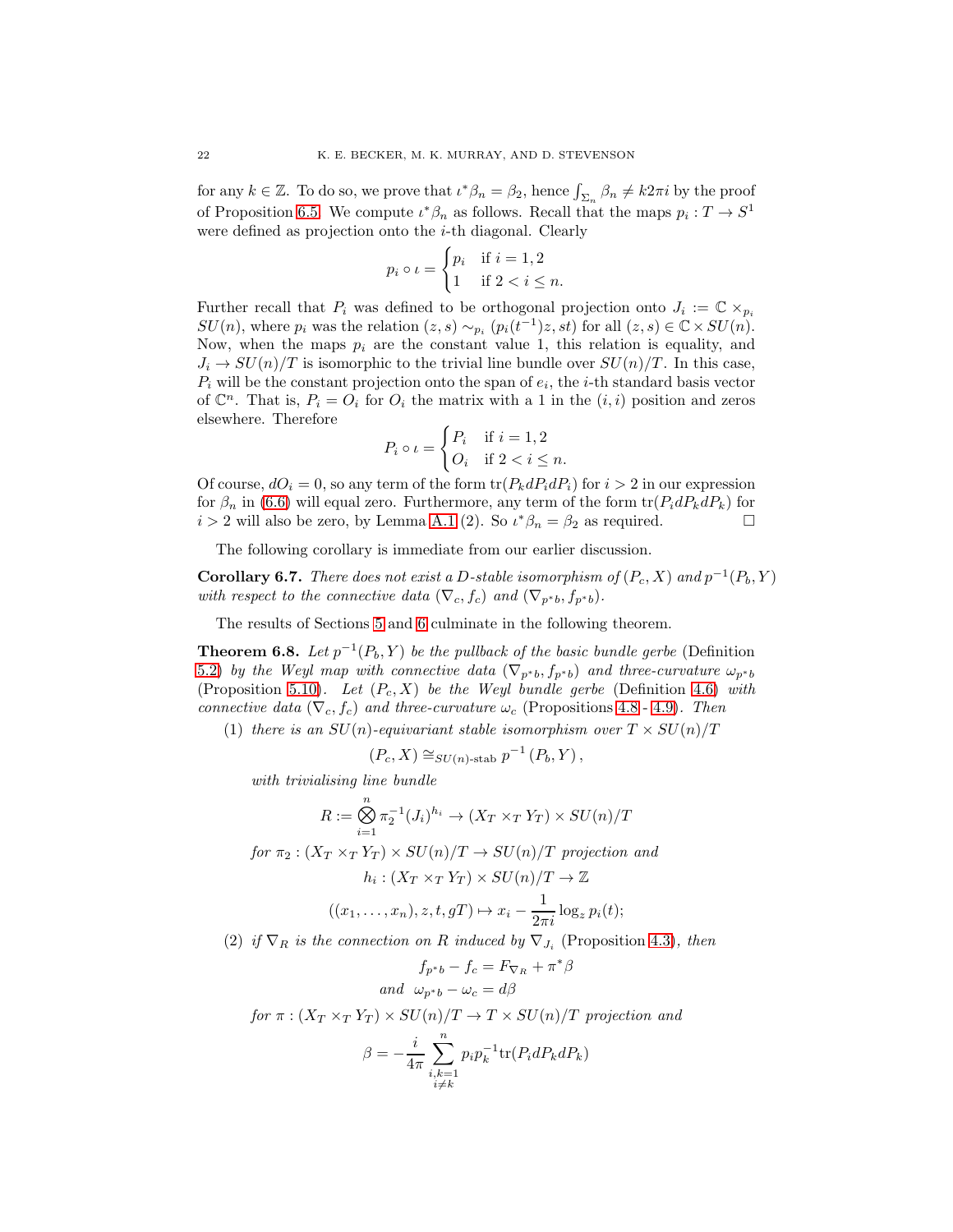where  $P_i: T \times SU(n)/T \times \mathbb{C}^n \to J_i$  is orthogonal projection;

- (3) there does not exist a general cup product bundle gerbe of  $J_i$  and some functions  $f_i: X_T^{[2]} \to \mathbb{Z}$  and  $\varphi_i: X_T \to \mathbb{R}$  with  $\delta(\varphi_i) = f_i$  whose induced connective data (following Proposition [4.9\)](#page-10-3) has associated three-curvature  $\omega = \omega_{n^*b};$
- (4) there does not exist a D-stable isomorphism of  $(P_c, X)$  and  $p^{-1}(P_b, Y)$  with respect to the connective data ( $\nabla_c, f_c$ ) and ( $\nabla_{p^*b}, f_{p^*b}$ ).

# Appendix A. Computational lemmas

<span id="page-22-0"></span>Here, we present the lemmas used to prove various results in Section [6.](#page-18-0)

<span id="page-22-1"></span>**Lemma A.1.** Let  $i, j, k = 1, \ldots, n$ . Then

(1) for distinct i, j, k,  $tr(P_i dP_j dP_k) = 0;$ (2) if  $i \neq j$ ,  $\text{tr}(P_i dP_j dP_j) = -\text{tr}(P_j dP_i dP_i);$ (3)  $\sum_{k=1}^{n} \text{tr}(P_k dP_k dP_k) = 0;$ (4)  $\sum_{i=1}^{n} \alpha_i \text{tr}(P_i dP_i dP_i) = \sum_{i=1}^{n-1} (\alpha_i - \alpha_n) \text{tr}(P_i dP_i dP_i).$ 

*Proof.* To prove (1), note that  $P_i P_j = 0$  if  $i \neq j$ , and  $dP_i = dP_i P_i + P_i dP_i$  (where we obtain the second equation by differentiating  $P_i^2 = P_i$ ). So for distinct i, j and  $k$  we have

$$
\text{tr}(P_i dP_j dP_k) = \text{tr}(P_i (P_j dP_j + dP_j P_j) dP_k)
$$
  
= 
$$
\text{tr}(P_i dP_j P_j dP_k)
$$
  
= 
$$
\text{tr}(P_i dP_j P_j (P_k dP_k + dP_k P_k))
$$
  
= 
$$
\text{tr}(P_i dP_j P_j dP_k P_k)
$$
  
= 
$$
\text{tr}(P_k P_i dP_j P_j dP_k) = 0,
$$

thereby proving (1). Next, by differentiating the identity  $P_iP_j = 0$ , we obtain  $dP_iP_j = -P_idP_j$  for  $i \neq j$ . Therefore, using (1) and that  $\sum_{i=1}^{n} dP_i = 0$ , we obtain

$$
\begin{aligned} \text{tr}(P_i dP_j dP_j) &= -\text{tr}(dP_i P_j dP_j) \\ &= \text{tr}(P_j dP_j dP_i) \\ &= \text{tr}\left(P_j \left(-\sum_{k \neq j} dP_k\right) dP_i\right) \\ &= -\sum_{k \neq j} \text{tr}(P_j dP_k dP_i) \\ &= -\text{tr}(P_j dP_i dP_i), \end{aligned}
$$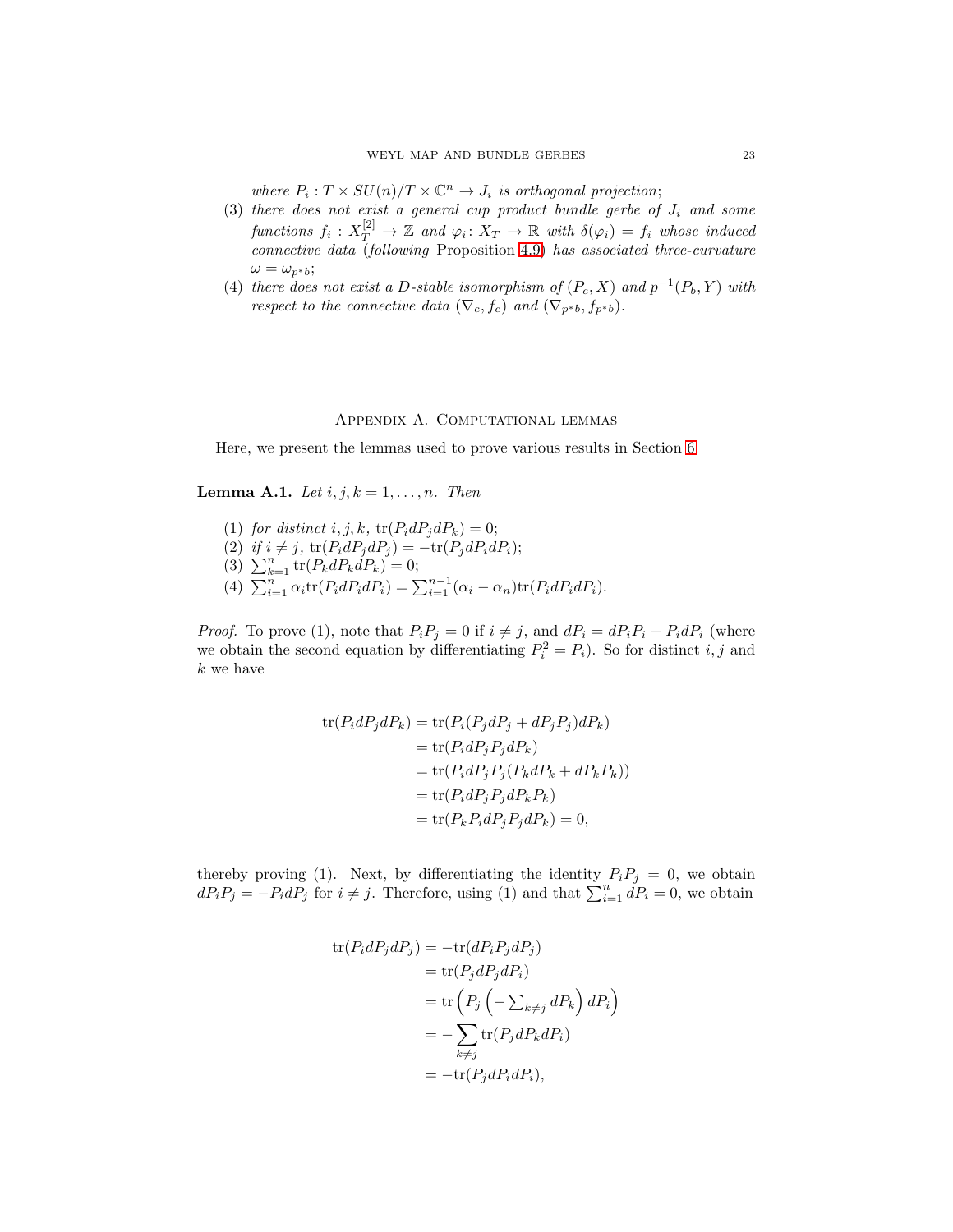thereby proving  $(2)$ . For  $(3)$  we use  $(2)$ . We have

$$
\sum_{k=1}^{n} \text{tr}(P_k dP_k dP_k) = -\sum_{i \neq k} \text{tr}(P_i dP_k dP_k)
$$
  
= 
$$
-\sum_{i < k} \text{tr}(P_i dP_k dP_k) - \sum_{k < i} \text{tr}(P_i dP_k dP_k)
$$
  
= 
$$
-\sum_{i < k} \text{tr}(P_i dP_k dP_k) - \sum_{i < k} \text{tr}(P_k dP_i dP_i)
$$
  
= 
$$
-\sum_{i < k} \text{tr}(P_i dP_k dP_k) + \sum_{i < k} \text{tr}(P_i dP_k dP_k)
$$
  
= 0.

Lastly, by (2),  $\text{tr}(P_k dP_l dP_l) + \text{tr}(P_l dP_l dP_k) = 0$ . Using this, together with (1) we obtain

$$
\sum_{i=1}^{n} \alpha_i \text{tr}(P_i dP_i dP_i) = \sum_{i=1}^{n-1} \alpha_i \text{tr}(P_i dP_i dP_i) - \alpha_n \text{tr}\left(\left(\sum_{m=1}^{n-1} P_m\right) \left(\sum_{k=1}^{n-1} dP_k\right) \left(\sum_{l=1}^{n-1} dP_l\right)\right)
$$

$$
= \sum_{i=1}^{n-1} \alpha_i \text{tr}(P_i dP_i dP_i) - \alpha_n \sum_{i=1}^{n-1} \text{tr}(P_i dP_i dP_i)
$$

$$
- \alpha_n \sum_{\substack{k,l=1 \ k \neq l}}^{n-1} \text{tr}(P_k dP_l dP_l) + \text{tr}(P_l dP_l dP_k)
$$

$$
= \sum_{i=1}^{n-1} (\alpha_i - \alpha_n) \text{tr}(P_i dP_i dP_i),
$$

proving  $(4)$ .

<span id="page-23-0"></span>**Lemma A.2.** Consider  $\beta = -\frac{i}{4\pi} \sum_{\substack{i,k=1 \ i \neq k}}^{n} p_i p_k^{-1} \text{tr}(P_i dP_k dP_k)$ . Then

(1) there exist coefficients  $\beta_{ij}$  such that

$$
\beta = \sum_{i < j \le n} \beta_{ij} \text{tr}(P_j dP_i dP_i);
$$

(2) if  $n > 2$ , these  $\beta_{ij}$  satisfy

$$
\beta = \sum_{i < j < n} (\beta_{ij} - \beta_{in} + \beta_{jn}) \text{tr}(P_j dP_i dP_i) - \sum_{i < n} \beta_{in} \text{tr}(P_i dP_i dP_i);
$$

(3) if  $n > 2$ , these  $\beta_{ij}$  satisfy

$$
\sum_{i
$$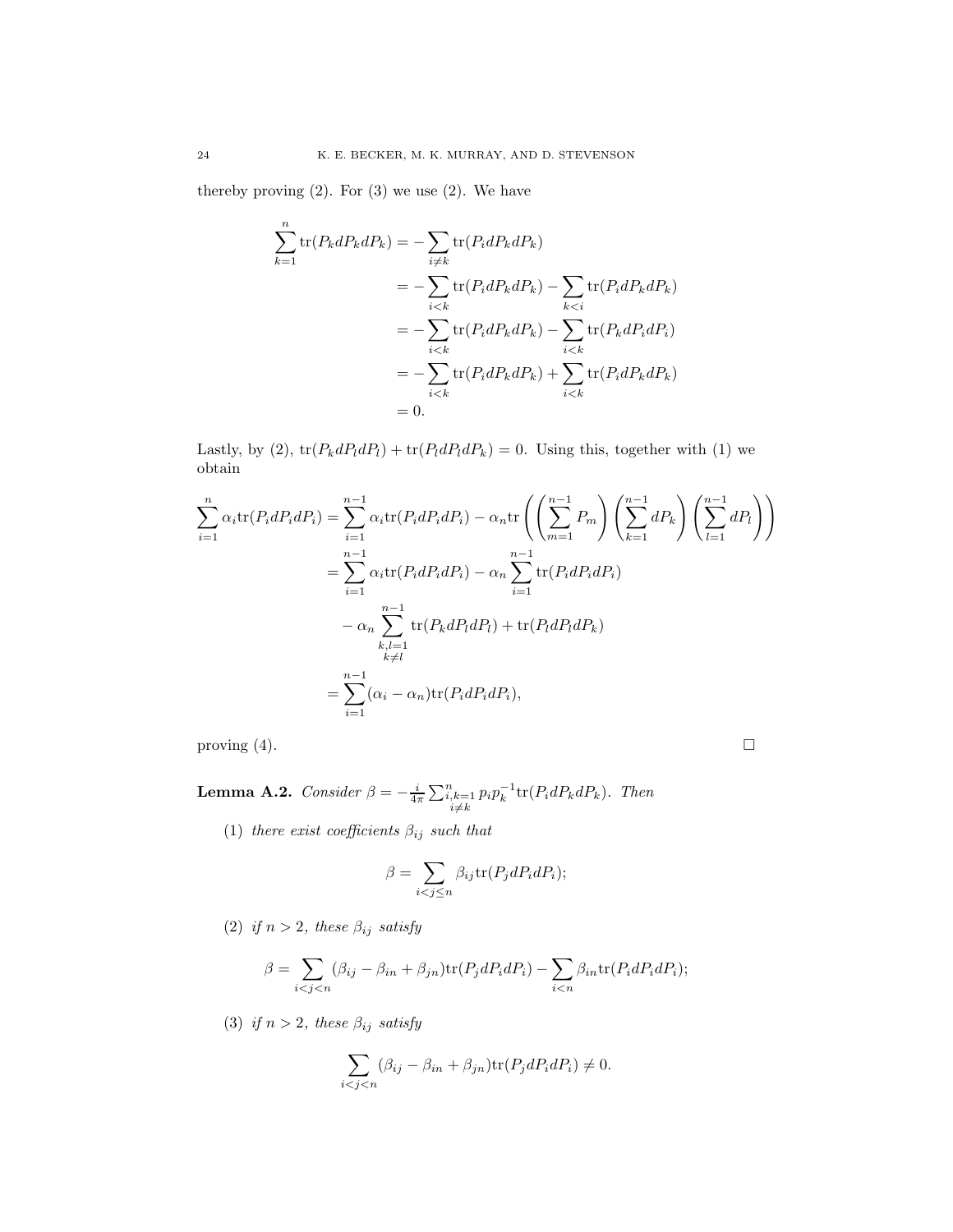*Proof.* It follows from Lemma [A.1](#page-22-1) (2) that  $\beta = \sum_{i < j \le n} (p_j p_i^{-1} - p_i p_j^{-1}) \text{tr}(P_j dP_i dP_i)$ , so by setting  $\beta_{ij} := p_j p_i^{-1} - p_i p_j^{-1}$  we obtain (1). It follows that we can write

$$
\beta = \sum_{i < j < n} \beta_{ij} \text{tr}(P_j dP_i dP_i) + \sum_{i < n} \beta_{in} \text{tr}(P_n dP_i dP_i)
$$
\n
$$
= \sum_{i < j < n} \beta_{ij} \text{tr}(P_j dP_i dP_i) - \sum_{i < n} \sum_{j=1}^{n-1} \beta_{in} \text{tr}(P_j dP_i dP_i)
$$
\n
$$
= \sum_{i < j < n} \beta_{ij} \text{tr}(P_j dP_i dP_i) - \sum_{i < j < n} \beta_{in} \text{tr}(P_j dP_i dP_i)
$$
\n
$$
- \sum_{j < i < n} \beta_{in} \text{tr}(P_j dP_i dP_i) - \sum_{i < n} \beta_{in} \text{tr}(P_i dP_i dP_i)
$$
\n
$$
= \sum_{i < j < n} (\beta_{ij} - \beta_{in} + \beta_{jn}) \text{tr}(P_j dP_i dP_i) - \sum_{i < n} \beta_{in} \text{tr}(P_i dP_i dP_i).
$$

For (3), consider an element

$$
\mathbf{S} := \begin{bmatrix} \mathbf{T} & 0 \\ 0 & \mathbf{I}_{n-2} \end{bmatrix} \in T
$$

for  $\mathbf{T} := \begin{bmatrix} t & 0 \\ 0 & t \end{bmatrix}$ 0  $t^{-1}$ ,  $t \in U(1)$ , and  $\mathbf{I}_{n-2}$  the  $(n-2) \times (n-2)$  identity matrix. Clearly  $\beta_{ij} = \beta_{in}$  and  $\beta_{jn} = 0$  if  $j > 2$  evaluated at **S**. Therefore the only non-zero coefficient in this summation evaluated at **S** is  $\beta_{12} - \beta_{1n} + \beta_{2n} = 2t - 2t^{-1} + t^{-2} - t^2$ . The result then follows by choosing  $t$  such that this coefficient is non-zero.

#### <span id="page-24-0"></span>**REFERENCES**

- <span id="page-24-8"></span><span id="page-24-4"></span>[1] M. F. Atiyah. On the K-theory of compact Lie groups. Topology, 4, 95-99, 1965.
- [2] D. Baraglia and P. Hekmati, A Fourier-Mukai approach to the K-theory of compact Lie groups, Adv. Math., 269, 335–345, 2015.
- <span id="page-24-12"></span>[3] K. E. Becker, *Bundle gerbes and the Weyl map*, MPhil Thesis, University of Adelaide, 2019. [arXiv:1910.01776.](http://arxiv.org/abs/1910.01776)
- <span id="page-24-2"></span>[4] I. N. Bernšteĭn, I. M. Gel' fand, and S. I. Gel' fand. Schubert cells, and the cohomology of the spaces  $G/P$ . Uspehi Mat. Nauk, 28, 3 (171), 3-26, 1973. (Russ. Math. Surv. 28, 1, 1-26, 1973.)
- <span id="page-24-5"></span>[5] J.-L. Brylinski. Loop Spaces, Characteristic Classes and Geometric Quantization. Modern Birkhäuser Classics. Birkhäuser Boston, Inc., Boston, MA, 2008. Reprint of the 1993 edition.
- <span id="page-24-7"></span>[6] A. J. Harju and J. Mickelsson. Twisted K-theory constructions in the case of a decomposable Dixmier-Douady class, J, K-theory 14, 247–272, 2014.
- <span id="page-24-3"></span>[7] S. Johnson. Constructions with Bundle Gerbes. PhD thesis, The University of Adelaide, 2002, [arXiv:math/0312175.](http://arxiv.org/abs/math/0312175)
- <span id="page-24-14"></span>[8] J. M. Lee. *Introduction to Smooth Manifolds*, volume 218 of *Graduate Texts in Mathematics*. Springer, New York, second edition, 2013.
- <span id="page-24-9"></span>[9] V. Mathai and R. B. Melrose, Geometry of pseudodifferential algebra bundles and Fourier integral operators. Duke Math. J. 166, 1859–1922, 2017.
- <span id="page-24-6"></span>[10] V. Mathai, R. B. Melrose and I. M. Singer, The index of projective families of elliptic operators: the decomposable case. Astérisque No. 328 (2009), 255–296 (2010).
- <span id="page-24-10"></span><span id="page-24-1"></span>[11] J. Mickelsson. Gerbes on quantum groups, 2003. [arXiv:math/0308235.](http://arxiv.org/abs/math/0308235)
- <span id="page-24-11"></span>[12] M. K. Murray. Bundle gerbes. J. London Math. Soc. (2), **54**(2):403-416, 1996.
- [13] M. K. Murray. An introduction to bundle gerbes. In The Many Facets of Geometry, pages 237–260. Oxford Univ. Press, Oxford, 2010.
- <span id="page-24-13"></span>[14] M. K. Murray, D. M. Roberts; D. Stevenson, R. F. Vozzo. Equivariant bundle gerbes. Adv. Theor. Math. Phys. 21, no. 4, 921–975, (2017).